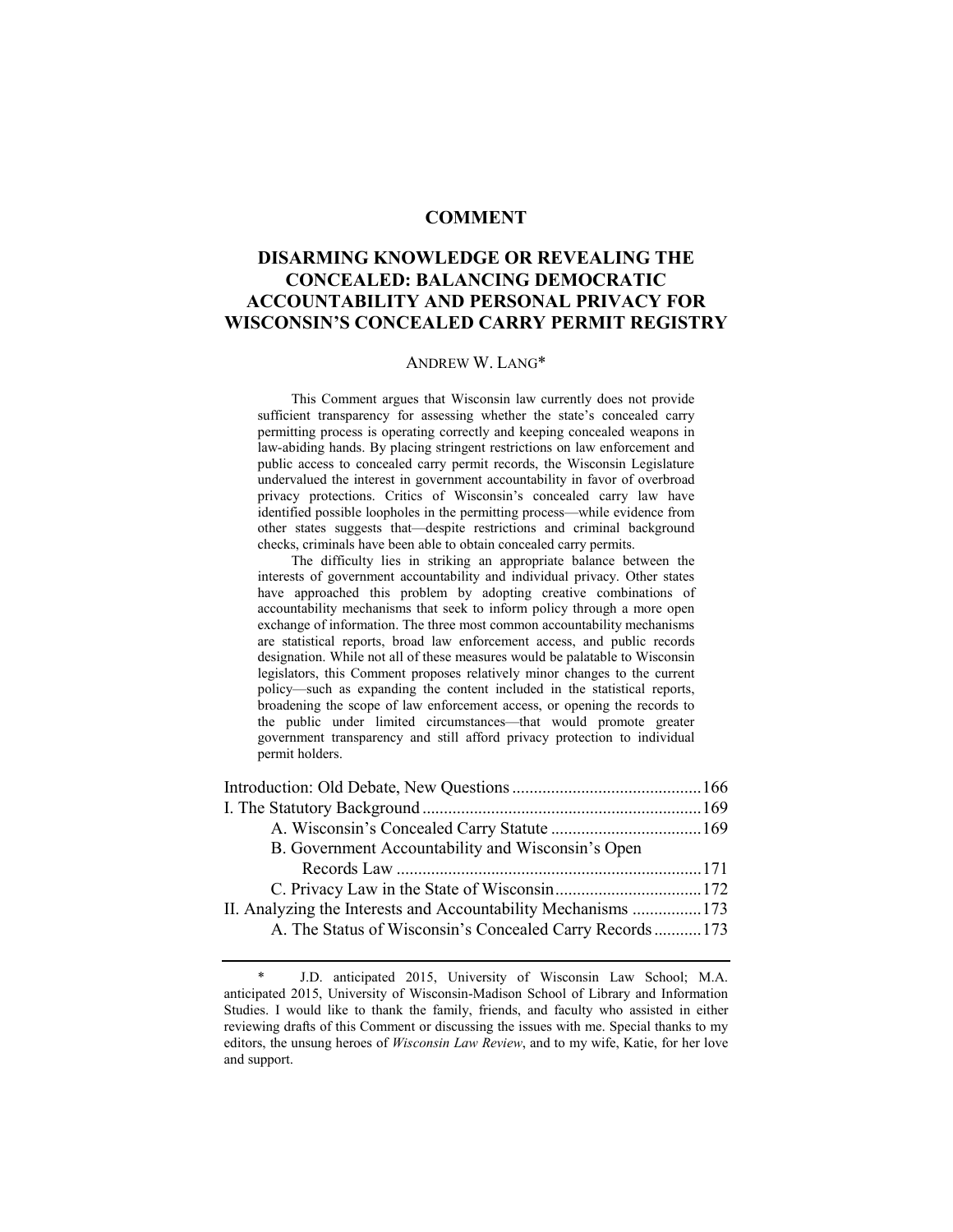| B. Striking the Balance: Accountability versus Privacy 176 |  |
|------------------------------------------------------------|--|
| 1. Open Government and Accountability Interests176         |  |
|                                                            |  |
|                                                            |  |
|                                                            |  |
|                                                            |  |
|                                                            |  |
|                                                            |  |
| A. A More Extensive and Accessible Statistical Report  194 |  |
|                                                            |  |
|                                                            |  |
|                                                            |  |
|                                                            |  |

### INTRODUCTION: OLD DEBATE, NEW QUESTIONS

"I do not accept that we cannot find a common-sense way to preserve our traditions, including our basic Second Amendment freedoms and the rights of law-abiding gun owners, while at the same time reducing the gun violence that unleashes so much mayhem on a regular basis."<sup>1</sup> These words by the President, part of a eulogy to the twelve victims of a mass shooting at the D.C. Navy Yard, $2$  capture the frustration of the gun control debate. Mass shootings of unprecedented violence and ferocity shook the entire nation in 2012, in Aurora, $3$  Oak Creek, $4$  and Newtown.<sup>5</sup> These horrific crimes propelled the perennial gun

 <sup>1.</sup> President Barack Obama, Remarks at the Memorial Service for Victims of the Navy Yard Shooting (Sept. 22, 2013), *available at* http://www.whitehouse.gov/ the-press-office/2013/09/22/remarks-president-memorial-service-victims-navy-yardshooting.

 <sup>2.</sup> *See* Barbara Starr, Catherine E. Shoichet & Pamela Brown, *12 Victims Slain in Navy Yard Shooting Rampage; Dead Suspect ID'd*, CNN (Sept. 16, 2013, 10:34 PM), http://www.cnn.com/2013/09/16/us/dc-navy-yard-gunshots.

 <sup>3.</sup> A gunman opened fire at a movie theater in Aurora, Colorado, injuring fifty-eight people and killing twelve. *See Theater Shooting in Aurora*, CNN, http://www.cnn.com/SPECIALS/us/colorado-shooting/index.html (last visited Feb. 24, 2014).

 <sup>4.</sup> A hate-motivated shooting at a Sikh Temple in Oak Creek, Wisconsin, killed six and wounded three. *See* Ted Rowlands, *Sikhs Repair, Reclaim Temple after Rampage*, CNN (Aug. 10, 2012, 10:38 AM), http://www.cnn.com/2012/08/09/justice/ wisconsin-temple-shooting/index.html; *At Service, Holder Calls Sikh Temple Shooting a Hate Crime*, CNN (Aug. 10, 2012, 6:03 PM), http://www.cnn.com/2012/08/10/us/ wisconsin-temple-shooting.

 <sup>5.</sup> Perhaps the most traumatic mass shooting in American history, a twenty-year-old gunned down twenty school-aged children and six adults at Sandy Hook Elementary School in Newtown, Connecticut. *See generally Sandy Hook School*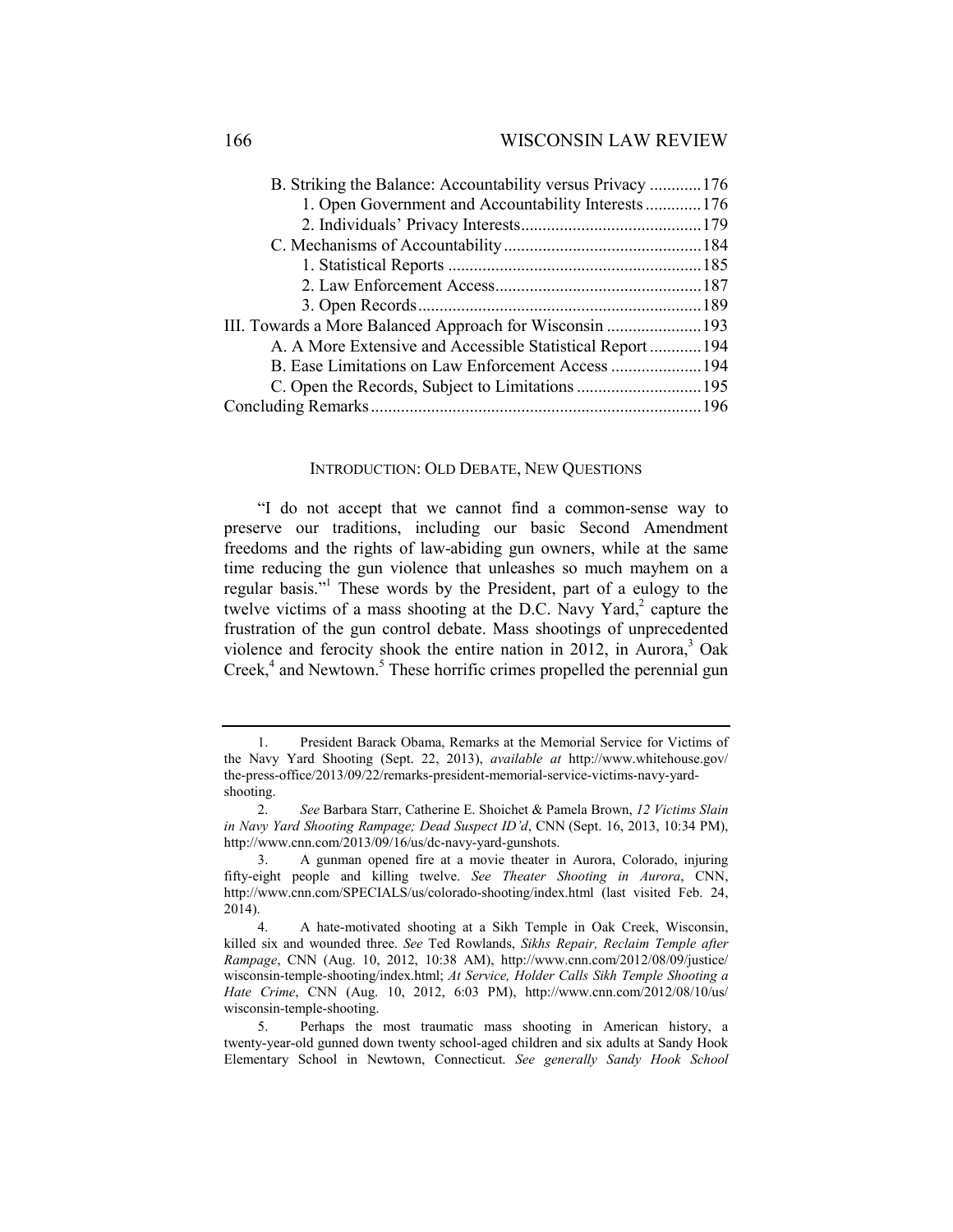control debate to the center of national consciousness. In recent years, the gun control debate has assumed new dimensions through controversial pro-gun laws including "super castle doctrine" laws,<sup>6</sup> "stand-your-ground" laws, $\frac{7}{1}$  and concealed carry laws. All of these measures are intended to promote and expand individual rights of self-defense and to deter crime.<sup>8</sup>

In 2011, the Wisconsin Legislature passed Wisconsin Act 35, enacted as Wisconsin Statute section 175.60, allowing citizens to obtain permits to carry concealed weapons in public.<sup>9</sup> While gun advocates have hailed concealed carry as a victory for gun rights and self-defense,  $10^{\circ}$ others view the increased public presence of guns as a danger to the community. $11$ 

http://www.ndaa.org/pdf/Castle%20Doctrine.pdf (discussing whether the expansion of the "castle doctrine" could have unintended consequences for public safety).

 7. "Stand-your-ground" laws eliminate the duty-to-retreat from attacks that occur anywhere. *See* Holliday, *supra* note 6, at 409. This entered the public consciousness largely through media coverage of the shooting of Trayvon Martin and the subsequent acquittal of his shooter, George Zimmerman, despite the fact that Zimmerman's attorneys did not use a "stand your ground" defense. Maggie Clark, *Zimmerman Verdict Renews Focus on 'Stand Your Ground' Laws*, USA TODAY (July 15, 2013, 2:56 PM), http://www.usatoday.com/story/news/nation/2013/07/15/statelinezimmerman-stand-your-ground/2517507.

8. *See, e.g.*, *infra* note 9 and accompanying text.

 9. WIS. STAT. § 175.60 (2011–12); *Wisconsin Concealed Carry Gun Law Signed by Governor Scott Walker*, HUFFINGTON POST (July 8, 2011, 5:45 PM), http://www.huffingtonpost.com/2011/07/08/wisconsin-concealed-carry-scott-walker\_n\_ 893548.html.

 10. *See, e.g.*, *Wisconsin State Legislature Passes Landmark Right-to-Carry Legislation*, NRA-ILA (June 21, 2011), http://www.nraila.org/News/Read/ NewsReleases.aspx?ID=15254 (quoting Chris Cox, executive director of the NRA Institute for Legislative Action, "Today, Wisconsinites are one step closer to being able to defend themselves outside their homes"); Press Release, Rep. Jeff Mursau, Mursau Delivers Concealed Carry to Wisconsin Citizens, *available at* http://legis.wisconsin.gov/ assembly/mursau/pressreleases/Pages/MURSAU-DELIVERS-CONCEALED-CARRY-TO-WISCONSIN-CITIZENS.aspx ("[C]oncealed firearms improve our ability to secure ourselves, including people who choose not to carry at all.").

 11. *See, e.g.*, LEGAL CMTY. AGAINST VIOLENCE, GUNS IN PUBLIC PLACES: THE INCREASING THREAT OF HIDDEN GUNS IN AMERICA (2011), *available at*  http://www.waveedfund.org/sites/waveedfund.org/files/LCAV\_GunsInPublicPlaces.pdf. A survey conducted by the Wisconsin Anti-Violence Effort in 2011 suggested that about

*Shootings*, CNN, http://www.cnn.com/SPECIALS/us/connecticut-school-shooting/index. html (last visited Feb. 24, 2014).

 <sup>6. &</sup>quot;Castle doctrine" refers to the common law lack of duty-to-retreat when a person is attacked in his or her home; "super castle doctrine" allows the defender to use deadly force and grants a legal presumption of reasonability. *See* Wyatt Holliday, *"The Answer to Criminal Aggression is Retaliation": Stand-Your-Ground Laws and the Liberalization of Self-Defense*, 43 U. TOL. L. REV. 407, 408–09 (2012). *See generally*  Steven Jansen & M. Elaine Nugent-Borakove, *Expansions to the Castle Doctrine: Implications for Policy and Practice*, NAT'L DIST. ATTORNEYS ASS'N,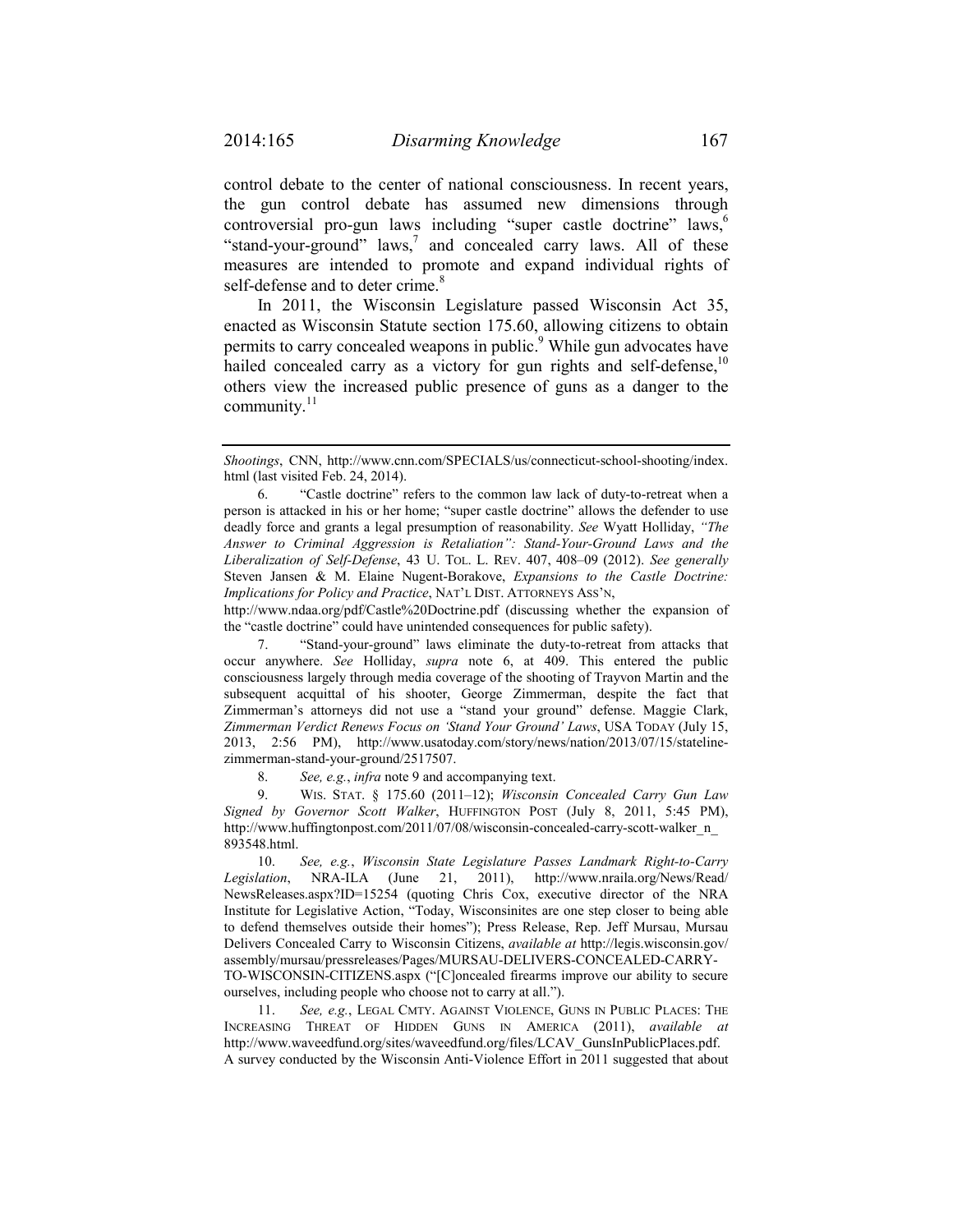The National Rifle Association (NRA), America's most powerful gun rights advocacy group, has been quick to claim the recent shootings as evidence that more law-abiding citizens should be carrying firearms.<sup>12</sup> In the now-famous words of the NRA's Executive Vice President and CEO, Wayne LaPierre: "The *only* thing that stops a *bad* guy with a gun is a *good* guy with a gun."13 Yet this dubious proposition sidesteps the question of what the people, through the government, can and should do to prevent "bad guys" from acquiring guns in the first place. Many fear that increasing the number of weapons carried in public creates a greater risk of violent escalation in any conflict;<sup>14</sup> as the public sphere is open to all, the people have a vested interest in ensuring that legally concealed weapons are in the hands of the "good guys."

Although Wisconsin's law requires the Department of Justice to maintain a database of all currently registered permit holders, $15$  these records are off limits to the public and only available to law enforcement in very limited circumstances.16 To best reflect Wisconsin's dedication to principles of government transparency and accountability, the legislature should reassess the complete exclusion of concealed carry permits from public records requests and formulate new provisions that better balance both privacy and democratic interests. The proponents of these restrictions may argue that opening these records to the public, as many other government records are, would violate the permit holders' privacy

<sup>60</sup> percent of Wisconsin voters opposed the passage of concealed carry legislation. WISCONSIN ANTI-VIOLENCE EFFORT, GUNS IN PUBLIC: WISCONSIN VOTERS OPPOSE THE LEGALIZATION OF CARRYING CONCEALED WEAPONS—FINDINGS FROM A STATEWIDE SURVEY 2, 4 (2011), *available at* http://www.waveedfund.org/sites/waveedfund.org/ files/Survey%20Presentation%20(2).pdf.

 <sup>12.</sup> Wayne Lapierre, NRA, *NRA Press Conference* (Dec. 21, 2012) (transcript available at home.nra.org/pdf/Transcript\_PDF.pdf).

 <sup>13.</sup> *Id.* at 5 (emphasis original).

 <sup>14.</sup> *See* LEGAL CMTY. AGAINST VIOLENCE, *supra* note 11 ("Members of the public who carry guns risk escalating everyday disagreements into public shootouts, especially in places where disputes frequently occur . . . ."). *See, e.g.*, Denise Lockwood, *One Brother Had a Gun, Another Had a Sword; Caledonia Standoff Ends Peacefully*, CALEDONIA PATCH (Nov. 29, 2011, 4:21 PM), http://caledonia.patch.com/groups/policeand-fire/p/one-brother-had-a-gun-another-had-a-sword-caledonia-sc8c7431a3d

<sup>(</sup>describing an incident that escalated from fighting over a package of cigarettes to an armed standoff between two brothers, one of whom was a CCW permit holder); Jenna Sachs, *Two Men Accused of Firing Shots at Each Other While Driving*, Fox6 MILWAUKEE (July 12, 2013, 10:12 PM), http://fox6now.com/2013/07/12/twomen-accused-of-firing-shots-at-each-other-while-driving (describing 2013 news story involving two concealed carry weapons (CCW) permit holders getting into a driving shootout in Milwaukee). *See also infra* note 104 (listing studies intended to gauge whether concealed carry makes the public feel more or less safe).

 <sup>15.</sup> WIS. STAT. § 175.60(12)(a) (2011–12).

 <sup>16. § 175.60(12)–(12</sup>g).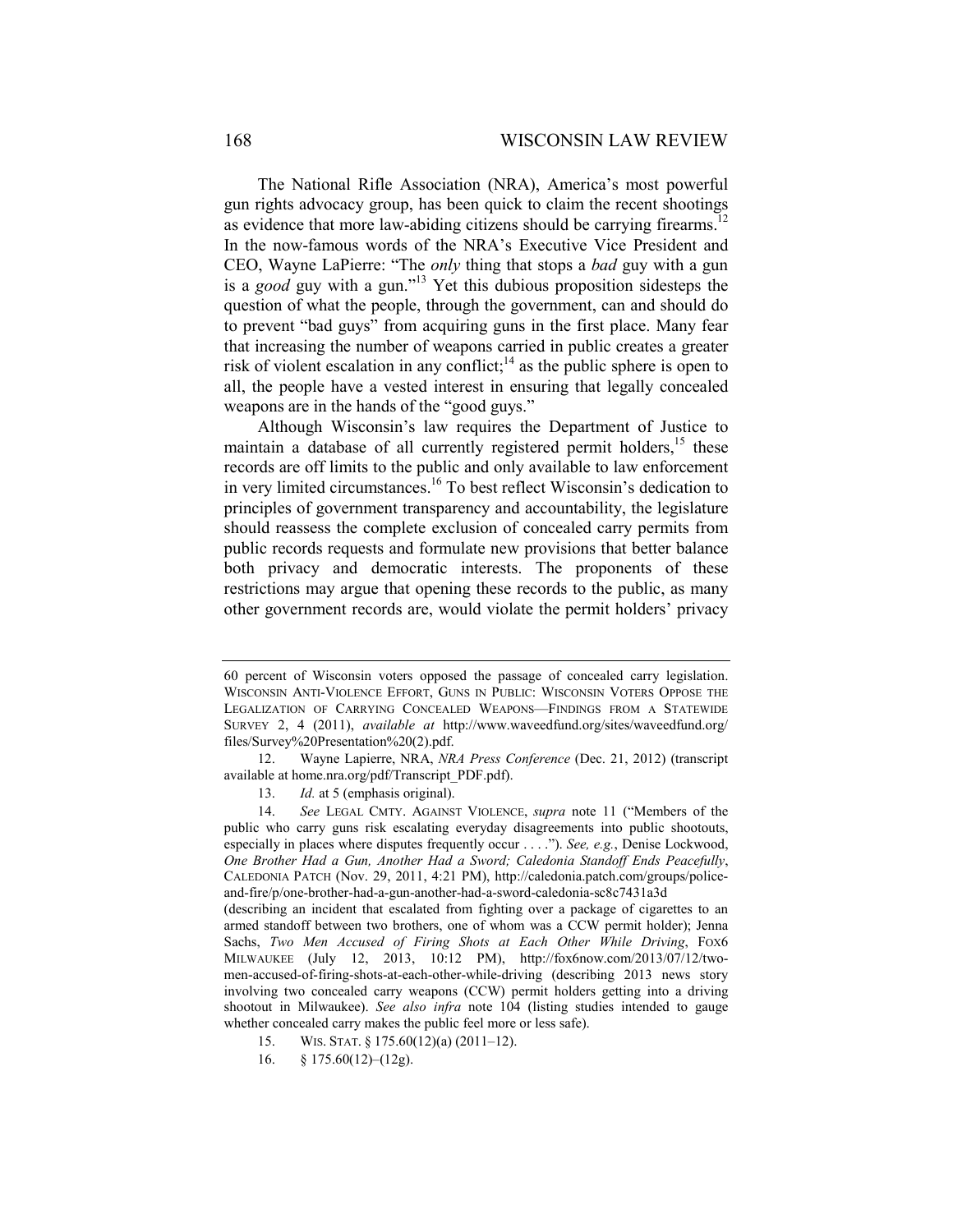and potentially jeopardize their security.<sup>17</sup> Yet the necessity of government accountability must temper these concerns to ensure that the registration process is operating correctly and efficiently.

An analysis of the policies of allowing concealed carry is beyond the scope of this Comment; the issue, as with most gun control issues, is polarizing and hotly contested. Instead, this Comment focuses on the interests of government accountability and individual privacy in the issuance of concealed carry permits. It argues that Wisconsin's law fails to strike an appropriate balance between the two, and, after examining the accountability mechanisms of other states, proposes three measures—an expanded statistical report, increased law enforcement access, and limited public access—that would establish a better balance. Part I provides legal background discussing Wisconsin's concealed carry statute, open records laws, and privacy laws. Part II analyzes the status of Wisconsin's concealed carry records and the primary interests at stake government accountability and individual privacy—before exploring the three major accountability mechanisms the states use to balance these interests. Part III proposes solutions that could strike a better balance for Wisconsin, and Part IV offers brief concluding remarks.

## I. THE STATUTORY BACKGROUND

This Part describes Wisconsin laws governing concealed carry, open records, and privacy. Each Subpart relies on a combination of statutes and historical information to explore the background of these laws. While this Part deals primarily with statutory law, Part II further explores and analyzes the interests underlying the goals of government accountability and individual privacy.<sup>18</sup>

## *A. Wisconsin's Concealed Carry Statute*

The origins of Wisconsin's concealed carry law lie in the 1998 state constitutional amendment recognizing the right of citizens to bear arms.<sup>19</sup>

 <sup>17.</sup> Much ire has been provoked in some situations where local journalists published concealed carry information. For a disturbing account of the fallout one Ohio journalist experienced after publishing concealed carry records, see Rick Schmitt, *Carrying Concealed Weapons Just Keeps Getting Easier*, CTR. FOR PUB. INTEGRITY (Nov. 15, 2011, 6:00 AM), www.publicintegrity.org/2011/11/15/7396/carrying-concealedweapons-just-keeps-getting-easier. *See also* discussion *infra* notes 145–55 and accompanying text regarding New York and North Carolina's recent statute changes.

 <sup>18.</sup> *See infra* Part II.B.2.

 <sup>19.</sup> Jeffrey Monks, Comment, *The End of Gun Control or Protection against Tyranny?: The Impact of the New Wisconsin Constitutional Right to Bear Arms on State Gun Control Laws*, 2001 WIS. L. REV. 249, 249–50 (discussing the debate over the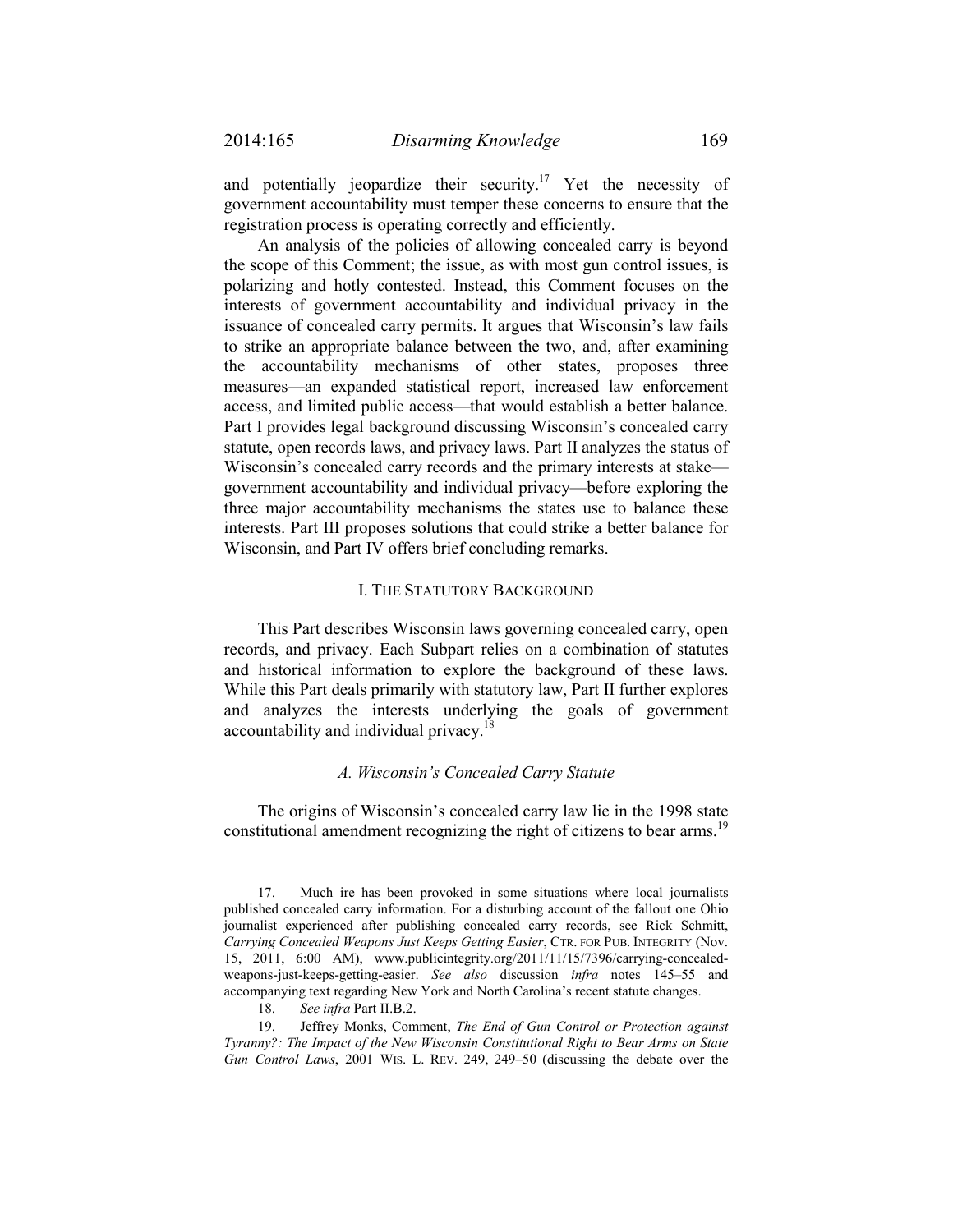Subsequent Wisconsin Supreme Court decisions assessed the impact of this amendment on existing statutes that prohibited carrying concealed weapons, ruling that the statutes were not unconstitutional in all cases but could be—based on the circumstances.<sup>20</sup> In 2003, the legislature passed the first version of a concealed carry law for Wisconsin, but then-Governor Jim Doyle vetoed the bill.<sup>21</sup> The legislature passed a similar bill in 2006, and Doyle vetoed it again.<sup>22</sup> The legislation returned in 2011, after the 2010 general election placed the state under the control of Governor Scott Walker and a Republican majority.<sup>23</sup> Through the adoption of Wisconsin Statute section 175.60, Wisconsin became a "shall issue" state, $24$  meaning that concealed carry permits will be granted to any applicants who satisfy the basic requirements: a background check<sup>25</sup> and some training.<sup>26</sup>

The Wisconsin Department of Justice issues the concealed carry permits and maintains records of valid permit holders.<sup>27</sup> Section 175.60(12) governs the "Maintenance, Use, and Publication of Records by the Department" and prescribes the stringent limitations on access to the permit holder registry.<sup>28</sup> First, access to these records is explicitly shielded from public records inquiries by section 175.60(12)(c):

Notwithstanding s. 19.35, the [DOJ], the [DOT], or any employee of either department may not make information

amendment, and how through passage, Wisconsin became the forty-fourth state to adopt such a provision).

 <sup>20.</sup> WIS. LEGIS. REFERENCE BUREAU, CONCEALED WEAPON LAWS IN THE STATES, WISCONSIN BRIEFS 1 (2006), *available at* http://legis.wisconsin.gov/lrb/pubs/wb/ 06wb6.pdf. The cases were *State v. Cole*, 2003 WI 112, 264 Wis. 2d 520, 665 N.W.2d 328 (finding statutory prohibition against concealed carry did not violate the state constitution in all cases) and *State v. Hamdan*, 2003 WI 113, 264 Wis. 2d 433, 665 N.W.2d 785 (finding that the statutory prohibition was unconstitutional in that case).

 <sup>21.</sup> WIS. LEGIS. REFERENCE BUREAU, *supra* note 20, at 1.

 <sup>22.</sup> *Id.*

 <sup>23.</sup> *Fall 2010 General Election Results*, MILWAUKEE J. SENTINEL, Nov. 2, 2010, http://www.jsonline.com/news/statepolitics/105000829.html.

 <sup>24.</sup> There are two main kinds of issuance policies for states: "shall issue" and "may issue." Richard S. Grossman & Stephen A. Lee, *May Issue versus Shall Issue: Explaining the Pattern of Concealed-Carry Handgun Laws, 1960–2001*, 26 CONTEMP. ECON. POL'Y 198, 198–99 (2008). In a "shall issue" state, the registering authority is required by statute to grant CCW permits to all qualified applicants. *Id.* In a "may issue" state, the registering authority has greater discretion in determining whether to grant a permit and may require additional information such as reasons why the applicant requires a permit, proof of good character through references, etc. *Id.*

<sup>25.</sup> WIS. STAT.  $\S 175.60(9)$ – $(9g)$  (2011–12) (outlining the background check process).

 <sup>26. §</sup> 175.60(4) (outlining the acceptable forms of training).

 <sup>27. § 175.60(2)(</sup>a), (12).

 <sup>28. § 175.60(12).</sup>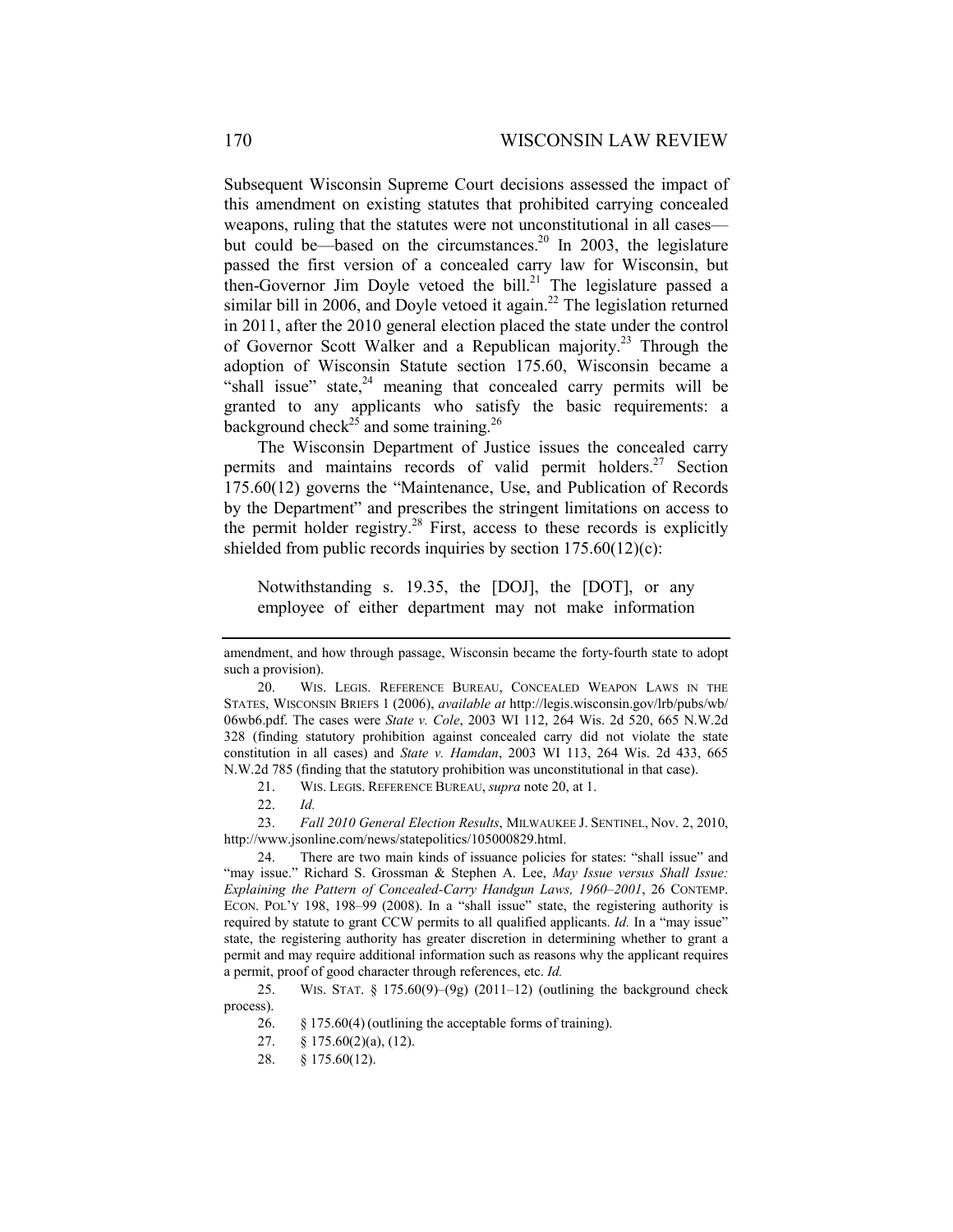obtained under this section available to the public except in the context of a prosecution for an offense in which the person's status as a licensee or holder of a certification card is relevant or through a report created under sub.  $(19)^{29}$ 

The public has essentially no access to these records, and law enforcement does not fare much better.

Under section 175.60(12)(b), law enforcement officers may only access the permit registry for three very limited purposes.<sup>30</sup> First, an officer may access the permit registry to ascertain the validity of a permit.31 Second, an officer may access the registry to confirm that an individual is a permit holder if he or she does not have the permit with him or her.<sup>32</sup> Finally, an officer may access the registry while investigating whether an individual made intentionally false statements while applying for his or her permit.<sup>33</sup> These restrictions limit law enforcement access exclusively to questions surrounding the permit itself.34 These limitations shield information about the issuance, denial, and revocation of concealed carry permits from public and law enforcement scrutiny, insulating the Department of Justice from democratic accountability.

# *B. Government Accountability and Wisconsin's Open Records Law*

Democratic accountability is entirely dependent on the freedom of information; the people's ability to enact policy changes through elections and ballot initiatives requires knowledge of the policy's failings.<sup>35</sup> When this information is withheld from the public, legislators and policymakers escape accountability.<sup>36</sup> Seeking to promote the democratic values of transparency and accountability, the federal

 <sup>29. § 175.60(12)(</sup>c). The report referred to in the last sentence is described in section 175.60(19). This annual report is devoted to statistics regarding the number of applications for permits; the number of approvals and denials; and reasons for denials, suspensions, and revocations. *Id.* Any personal identifying information is prohibited from being included in this report. *Id.* 

 <sup>30. § 175.60(12)(</sup>b).

 <sup>31.</sup> *Id.*

 <sup>32.</sup> *Id.* 

 <sup>33.</sup> *Id.* 

 <sup>34. § 175.60(12)–(12</sup>g).

 <sup>35.</sup> *See* Sverre David Roang, Comment, *Toward a More Open and Accountable Government: A Call for Optimal Disclosure under the Wisconsin Open Records Law*, 1994 WIS. L. REV. 719, 726–29 (providing the arguments in favor of government accountability through open records).

 <sup>36.</sup> For an excellent articulation of the value of open records laws, see Dennis F. Thompson, *Democratic Secrecy*, 114 POL. SCI. Q. 181, 182–84 (1999).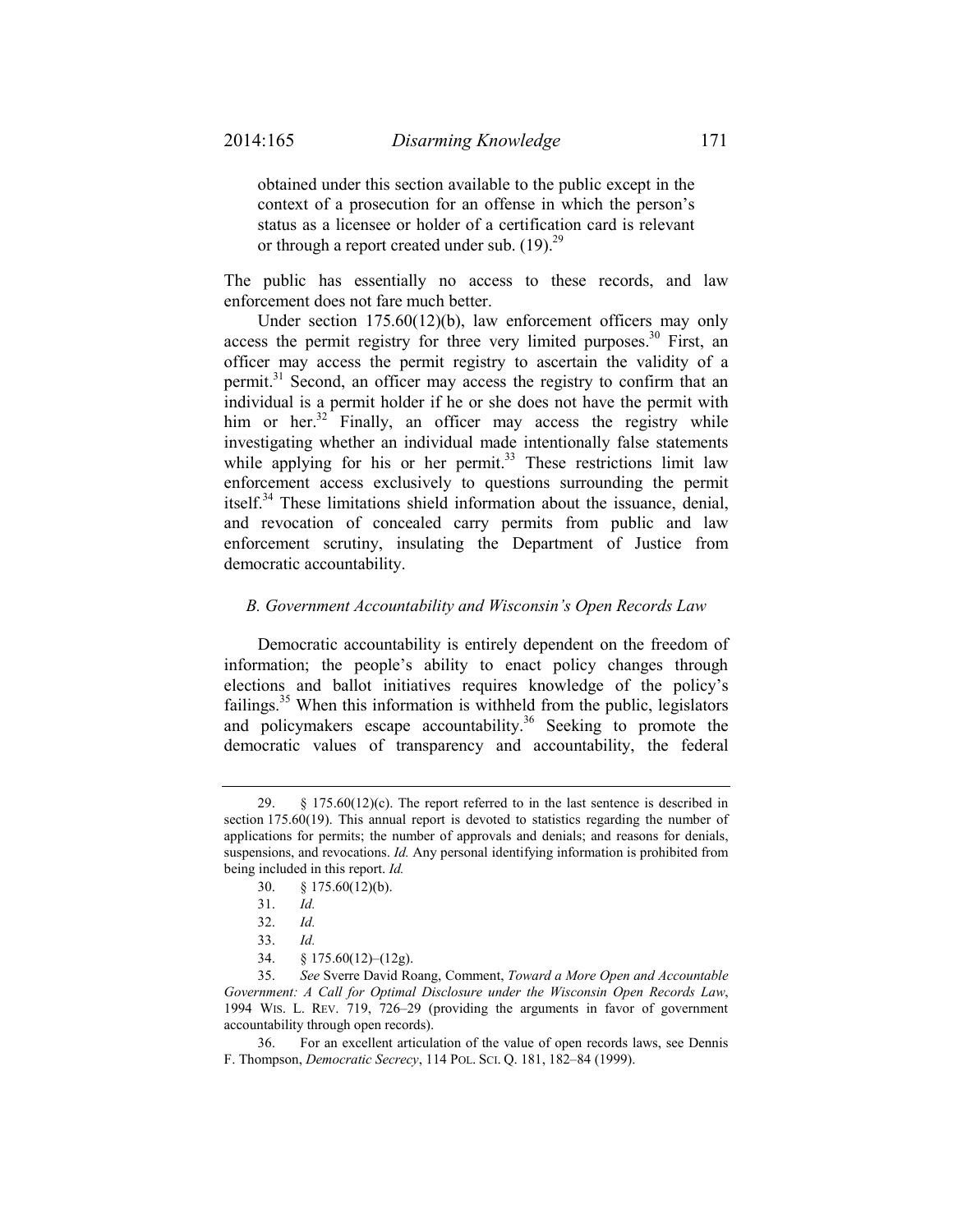government and all the states have enacted legislation that, in theory, should allow public access to a wide array of government information.<sup>37</sup>

Wisconsin's progressive heritage made government transparency a high priority, and in 1917 it became the first state to adopt a unified public records law.<sup>38</sup> Wisconsin's current open records laws were first passed in 1983 and are codified in Wisconsin Statutes sections  $19.31-19.39$ <sup>39</sup> The "Declaration of Policy," section 19.31, outlines the law's broad scope:

In recognition of the fact that a representative government is dependent upon an informed electorate, it is declared to be the public policy of this state that all persons are entitled to the greatest possible information regarding the affairs of government and the official acts of those officers and employees who represent them.<sup>40</sup>

Subsequent statutes refined the broad statement of policy, but it illustrates the value the Wisconsin legislature placed on open records. Applied broadly, the issuance of concealed carry permits would obviously fall under the "affairs of government."

# *C. Privacy Law in the State of Wisconsin*

Wisconsin also has a longstanding dedication to protecting the privacy rights of its citizens. Wisconsin Statute section 995.50 recognizes the right of privacy, provides a statutory basis for invasion of privacy torts,<sup>41</sup> and ensures that the developing common law will continue to afford further privacy protection.<sup>42</sup> The state has also enacted an "opt-out" law for people applying for licenses through the Departments of Transportation, Natural Resources, and Regulation and Licensing that allows the applicant to prevent the state from providing his or her identifying information to mass marketers.<sup>43</sup>

 <sup>37.</sup> *See Open Government Guide*, REPS. COMM. FOR FREEDOM OF THE PRESS, http://www.rcfp.org/open-government-guide (last visited Mar. 1, 2013) (providing online links to the open records laws of all fifty states and the federal government to aid journalists).

 <sup>38.</sup> THE WISCONSIN PUBLIC RECORDS AND OPEN MEETINGS HANDBOOK §§ 1.4–1.6 (Melanie R. Swank ed., State Bar of Wisconsin CLE Books 3d ed. 2008).

 <sup>39.</sup> *Id.* § 1.6.

 <sup>40.</sup> WIS. STAT. § 19.31 (2011–12).

 <sup>41. § 995.50(2).</sup> 

 <sup>42. § 995.50(3).</sup> 

 <sup>43.</sup> WIS. LEGISLATIVE REFERENCE BUREAU, PRIVACY LAWS IN WISCONSIN, WISCONSIN BRIEFS 5 (July 2008), *available at* http://legis.wisconsin.gov/lrb/pubs/wb/ 08wb9.pdf.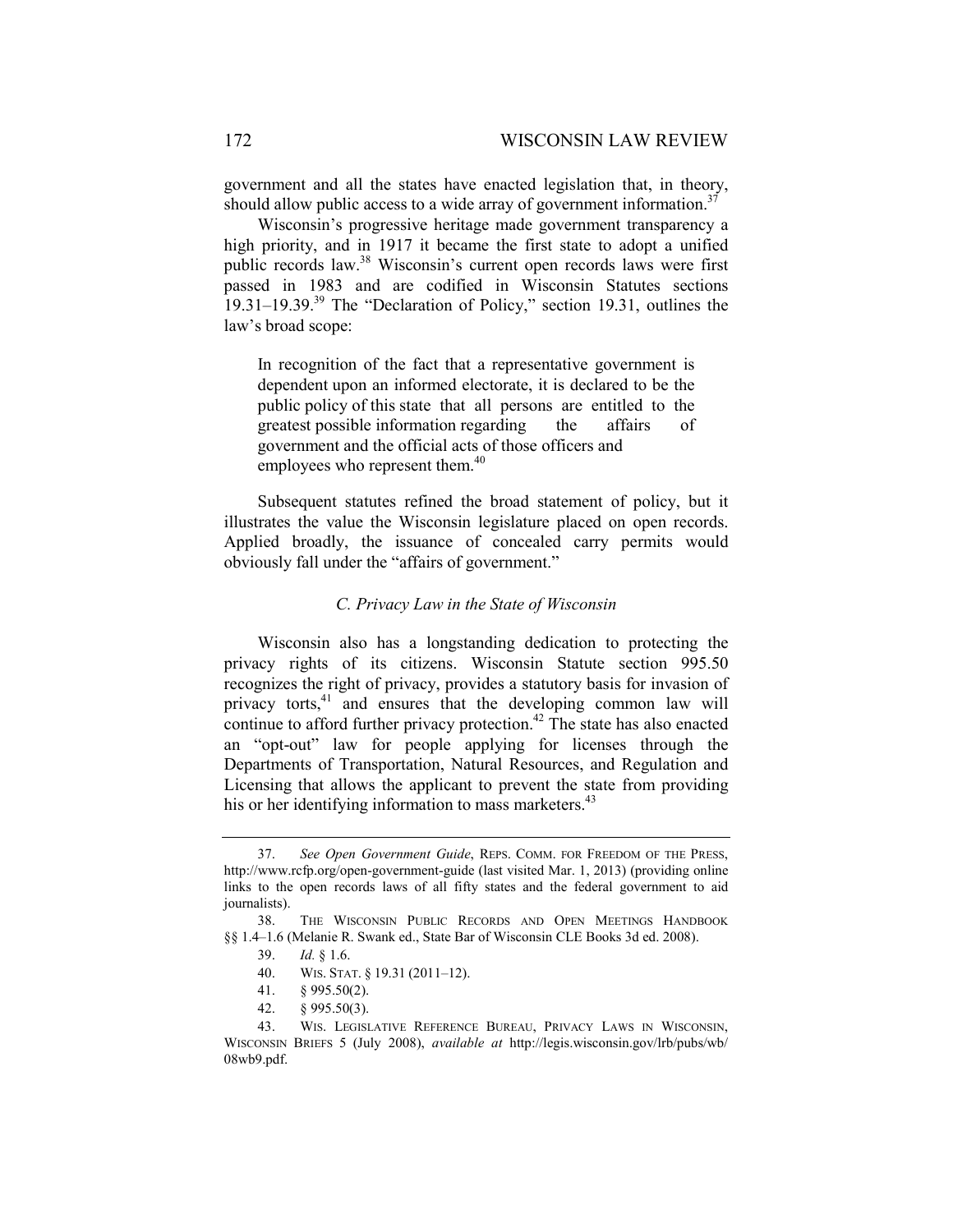Disclosure of certain kinds of personal information through public records requests will sometimes require notification to the subject of the request, alerting the subject to the potential privacy intrusion.<sup>44</sup> Wisconsin courts have also recognized that, when determining whether to respond to an open records request, privacy interests can outweigh public interest if revealing the information would threaten personal privacy or safety.<sup>45</sup> Records that are exempt from public records requests include government employee personnel records, address and personal contact information of state or local public office holders, identities of law enforcement informants, and financial identifying information.<sup>46</sup> These exemptions, like concealed carry records, $47$  contain personally identifying information; but, unlike the concealed carry records, they do not directly relate to issues of government accountability. Unlike a public official's address or phone number, which do not relate to the performance of his or her duties, concealed carry permit holder identities and other associated records are the most direct means for assessing whether the permitting process is effectively keeping permits out of the wrong hands.

# II. ANALYZING THE INTERESTS AND ACCOUNTABILITY MECHANISMS

This Part first discusses the status of Wisconsin's concealed carry records as if the statutory prohibition against disclosure did not exist. The focus then shifts to defining the two major policy interests: accountability and privacy. Finally, in Subpart C, it explores the three accountability mechanisms and their implementation in other states.

# *A. The Status of Wisconsin's Concealed Carry Records*

Concealed carry permit records—applications, issuances, denials, suspensions, and revocations—are a unique kind of record; to analyze the status of these government documents, the first major question is,

 <sup>44.</sup> WIS. LEGISLATIVE REFERENCE BUREAU, AN INFORMED PUBLIC: PART TWO: THE PUBLIC RECORDS LAW (Oct. 2006), *available at* http://legis.wisconsin.gov/lrb/gw/ gw\_17.pdf.

 <sup>45.</sup> WIS. DEP'T OF JUSTICE, WISCONSIN PUBLIC RECORDS LAW WIS. STAT. §§ 19.31–19.39 COMPLIANCE OUTLINE 31 (2012) [hereinafter COMPLIANCE OUTLINE], *available at* http://www.doj.state.wi.us/sites/default/files/dls/public-records-complianceoutline-2012.pdf.

 <sup>46.</sup> WIS. STAT. § 19.36 (2011–12) (listing these and other exemptions from public records requests).

 <sup>47.</sup> *See* WIS. STAT. § 175.60(2m) (2011–12) (describing the components of a CCW permit as including the licensee's full name, date of birth, residence address, physical description, date of issuance, date of expiration, name of the state, and a unique identification number).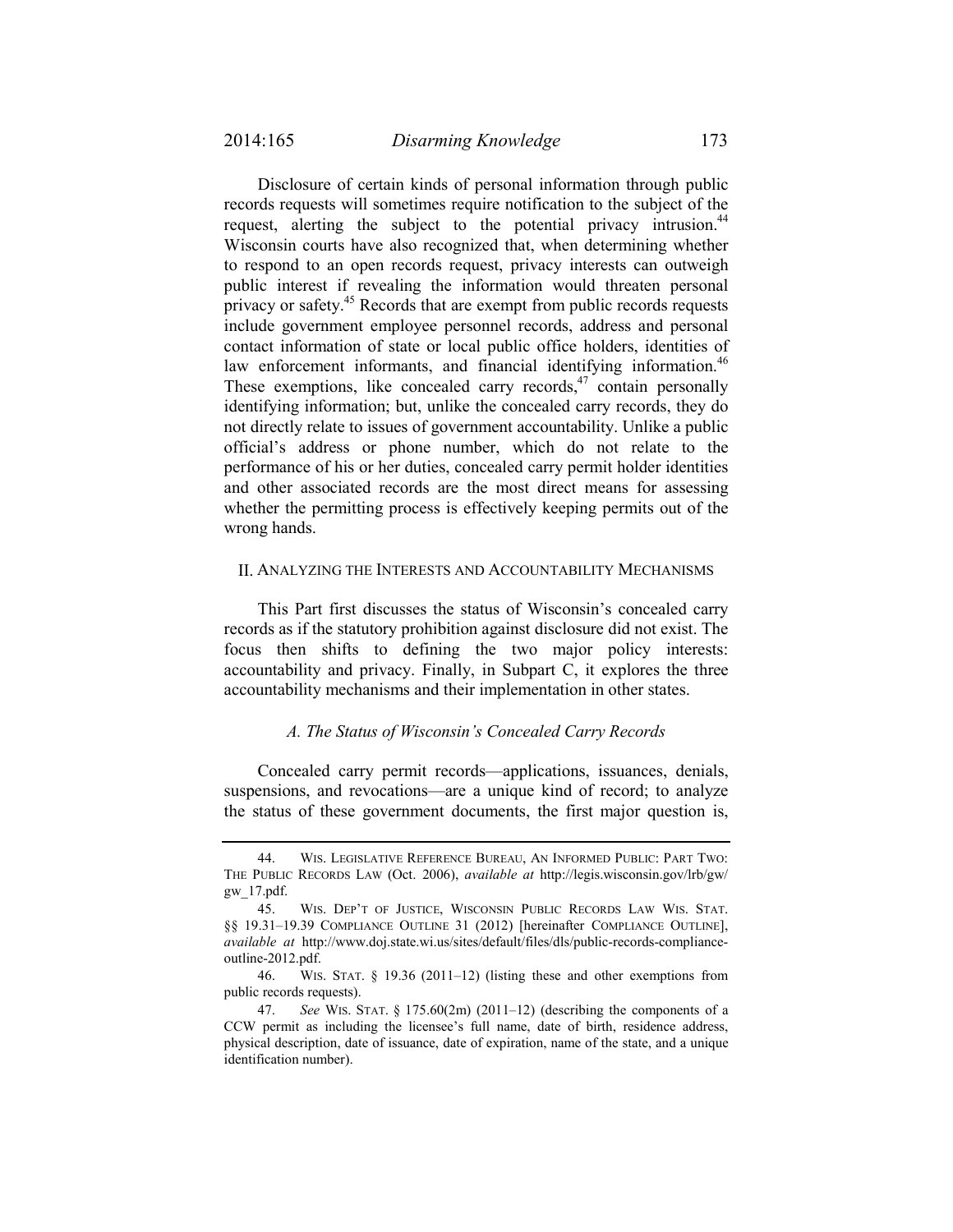apart from the statutory prohibition against releasing this information,<sup>48</sup> would these documents fall within the purview of Wisconsin's open records law? According to Wisconsin's open records law, a government record can be "any material on which written, drawn, printed, spoken, visual or electromagnetic information is recorded or preserved . . . which has been created or is being kept by an authority."<sup>49</sup> Per the declaration of policy in section 19.31, all requests are supposed to be "construed in every instance with a presumption of complete public access, consistent with the conduct of governmental business.<sup>350</sup> Indeed, the specific prohibition in the Wisconsin law<sup>51</sup>—and in other states' laws<sup>52</sup>—stating that concealed carry permit records are not subject to open records requests, promotes the inference that, without this express limitation, such documents could be subject to open records laws. Yet, even though the courts have found a strong presumption of openness in the open records statute, it is not absolute.<sup>53</sup>

Even without the statutory prohibition, there might still be limitations on access to these records. The Wisconsin Department of Justice (DOJ) has additional guidelines that would determine whether the concealed carry registry or individual records would be accessible to the public.<sup>54</sup> An explanation of this four-step balancing test is available on the DOJ website.<sup>55</sup> Following this procedure, an open records request must satisfy four conditions: (1) the record(s) must exist; (2) the requester must be entitled to access the record pursuant to statute or court

50. § 19.31.

 <sup>48. §</sup> 175.60(12).

 <sup>49.</sup> WIS. STAT. § 19.32(2) (2011–12). The state's broad definition of an "authority" is provided in section 19.32(1) to include "a state or local office, elected official, agency, board, commission, committee, council, department or public body corporate and politic created by constitution, law, ordinance, rule or order," as well as several other categories. § 19.32(1).

 <sup>51.</sup> WIS. STAT. § 175.60(12) (2011–12) ("Notwithstanding s. 19.35, the department of justice . . . may not make information obtained under this section available to the public except in the context of a prosecution for an offense in which the person's status as a licensee or holder . . . is relevant.").

 <sup>52.</sup> *See, e.g.*, ALASKA STAT. § 18.65.770 (2013) ("[A]pplications, permits, and renewals are not public records."); OHIO REV. CODE ANN. § 2923.129(B)(1) (LexisNexis 2013) ("[T]he records that a sheriff keeps relative to the issuance, renewal, suspension, or revocation of a concealed handgun license . . . are confidential and are not public records.").

 <sup>53.</sup> *Hempel v. City of Baraboo*, 2005 WI 120, ¶ 28, 284 Wis. 2d 162, 699 N.W.2d 551 (finding that the public interest in keeping records of an internal police investigation confidential outweighed the public interest in disclosure); *but see id.* at ¶ 85, ¶ 128 (Abrahamson, C.J., dissenting) (rejecting the majority's position that this was an exceptional case that should be exempt from the presumption of openness).

 <sup>54.</sup> COMPLIANCE OUTLINE, *supra* note 45, at 17.

 <sup>55.</sup> *Id.* at 17–30.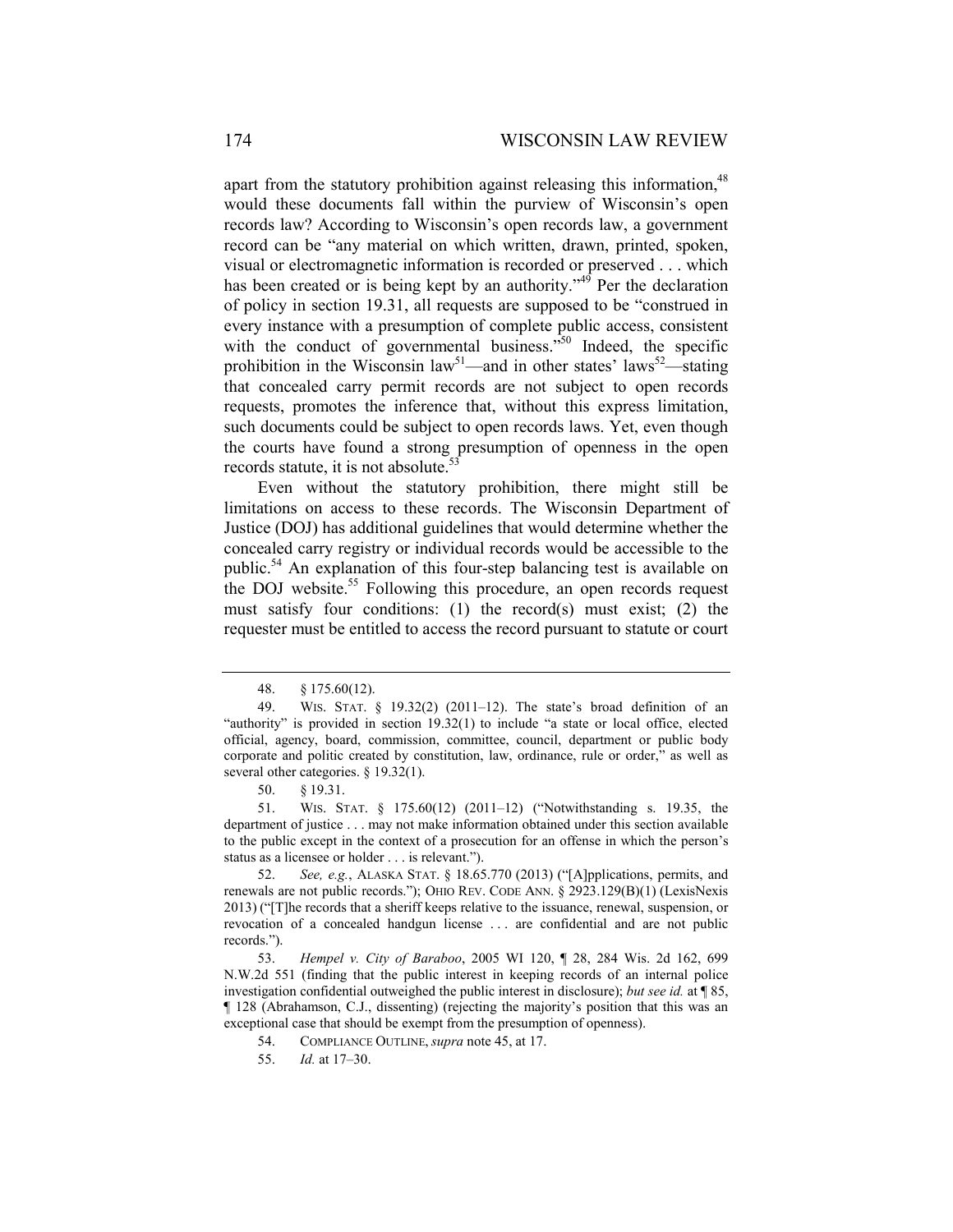decision; (3) the record cannot be prohibited pursuant to statute or court decision; and (4) the records custodian must decide whether the public interest in disclosure outweighs the public interest in nondisclosure.<sup>56</sup> In the hypothetical scenario where there was no statutory prohibition against treating the permit registry as open records, any requests for access would still need to satisfy this balancing test. According to the DOJ guidelines, this is a policy-based inquiry where the records custodian must consider the policy values of opening or shielding the records based on the specifics of the request.<sup>57</sup>

In many ways, applying the DOJ's balancing test could have provided the flexibility necessary for evaluating the permit process itself while also protecting the privacy interests of law-abiding permit holders. If a permit holder was accused of a crime, the public interest in revealing that information could outweigh the individual's privacy. Law-abiding permit holders would retain their privacy, as the public interest in keeping their records concealed would easily outweigh any public interest in revealing them. The legislature's decision to replace the discretionary balancing test with an inflexible prohibition does little to improve protections for law-abiding permit holders—who probably would have been shielded by the balancing test—but shields the names of suspended and revoked permit holders. This flouts both the presumption of openness and the public interest by discarding the balancing test and precluding even the strongest public interest in disclosures from carrying any weight.<sup>58</sup>

In a token gesture towards oversight, the DOJ provides an annual statistical report of the concealed carry permitting process that is issued to the legislature and the governor.<sup>59</sup> This report must contain information including "the number of licenses applied for, issued, denied, suspended, and revoked."60 Finally, the report must also include reasons for all application denials, suspensions, and revocations.<sup>61</sup> Ultimately, however, Wisconsin's report is a weak implementation of a relatively weak accountability mechanism.<sup>62</sup>

<sup>56.</sup> *Id.* at 17–18.

 <sup>57.</sup> *Id.* at 26–27.

 <sup>58.</sup> *See* Bill Lueders, *State Weapons Law Conceals Information*, WISCONSINWATCH.ORG (Mar. 10, 2013), http://www.wisconsinwatch.org/2013/03/10/ state-weapons-law-conceals-information.

 <sup>59.</sup> WIS. STAT. § 175.60(19) (2011–12) (describing the rules creation of the statistical report).

 <sup>60.</sup> *Id.* 

 <sup>61.</sup> *Id.* 

 <sup>62.</sup> *See infra* notes 114–20 and accompanying text (detailing the more robust statistical reports of Michigan and South Carolina).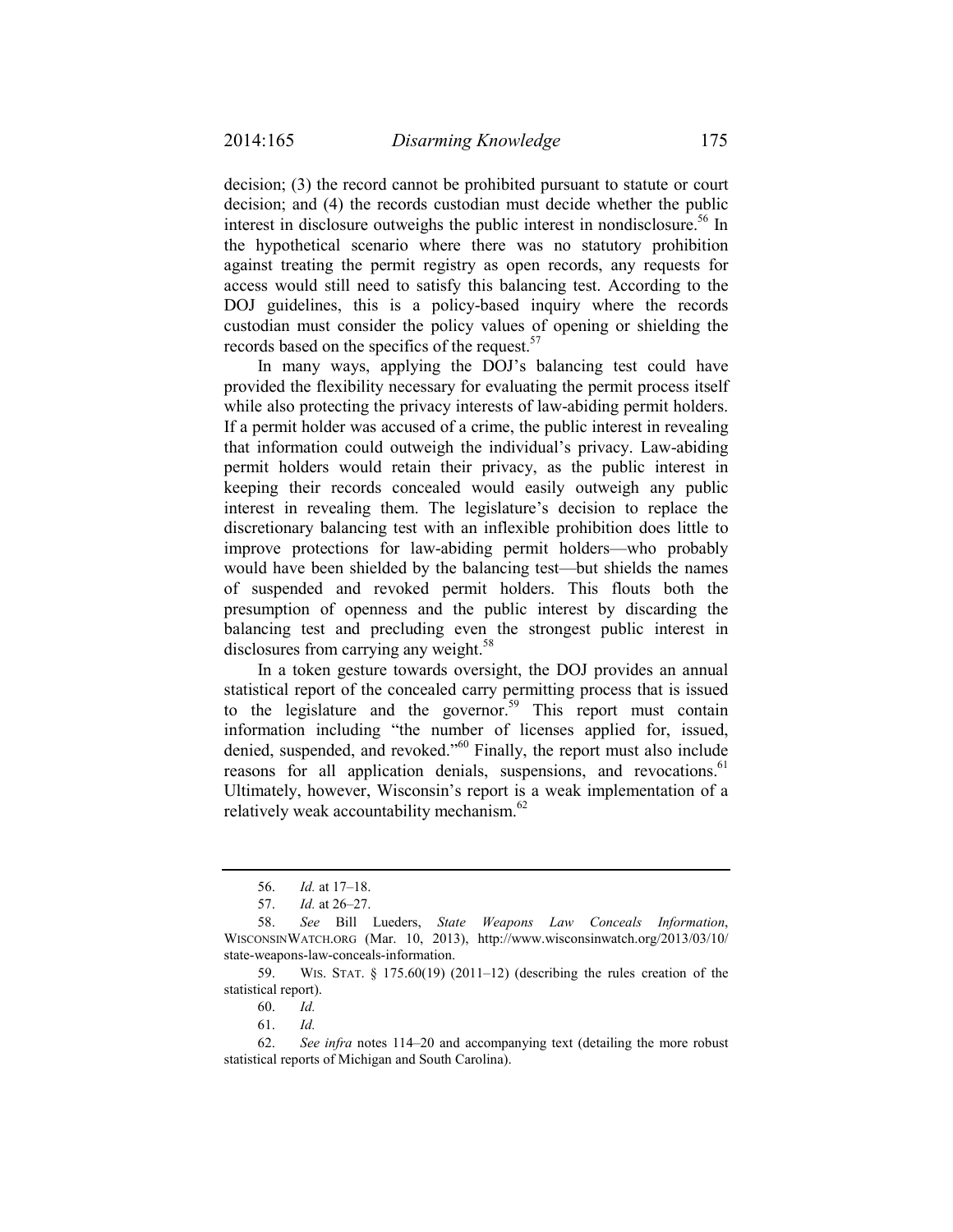#### *B. Striking the Balance: Accountability versus Privacy*

The issues surrounding concealed carry permit records involve balancing the people's interest in government accountability against individual permit holders' interest in privacy. This Part provides definitions of these two interests—government accountability and personal privacy—and specifically applies them to the issue of concealed carry.

## 1. OPEN GOVERNMENT AND ACCOUNTABILITY INTERESTS

Open records are a foundational element of our democratic society. $63$  Without knowledge of the government's dealings, it is impossible to hold officials accountable for the choices they make.<sup>64</sup> A representative democracy necessarily requires accountability because elected officials are supposed to act in accordance with the electorate's best interests and wishes.<sup>65</sup> Establishing a reactive means for assessing the efficacy of the concealed carry permitting process is essential for determining whether the law is achieving its purported goals and serving the public's interests.

Supporters of concealed carry laws often argue that the act of obtaining a permit alone is sufficient proof of the applicant's intent to abide by the state's laws.<sup>66</sup> They argue that ill-intentioned individuals would not bother going through the laborious process of obtaining a permit when criminals generally have no respect for the laws.<sup>67</sup> The strength of this argument directly correlates to the inherent difficulty in obtaining a permit: the more difficult the permit is to obtain, the higher the applicant's desire or need for the permit must be.<sup>68</sup> While these

 67. Gary Kleck, *Ideology, Politics, and Propaganda*, *in* THE GUN CONTROL DEBATE: YOU DECIDE 79–80 (Lee Nisbet ed., 2001) (describing the so-called "overmotivated criminal" argument as a fallacy because it relies on exaggeration for effect).

 <sup>63.</sup> *See* Thompson, *supra* note 36, at 181–82.

 <sup>64.</sup> *See* Roang, *supra* note 35, at 728–29.

<sup>65.</sup> *Id.* at 726; *see* LEIF LEWIN, DEMOCRATIC ACCOUNTABILITY 1–6 (2007) (describing the underlying assumptions of democratic accountability: that politicians exercise control over events and should be punished by the people when they fail to meet expectations).

<sup>66.</sup> *See* Amelia Cerling, *Advocacy Group Demands Public List of Conceal Carry Holders*, WEAU.COM, http://www.weau.com/news/headlines/Advocacy\_group\_ demands\_public\_list\_of\_conceal\_carry\_holders\_142399485.html (last updated Mar. 12, 2012, 7:20 PM) (quoting Jeri Bonavia of the Wisconsin Anti-Violence Effort: "When this law was being discussed we were promised that the people who would get these conceal carry permits would be the most law abiding people in the state").

 <sup>68.</sup> *See id.* at 84. Kleck also sees this as a fallacy in that it assumes an "undermotivated criminal." *Id.*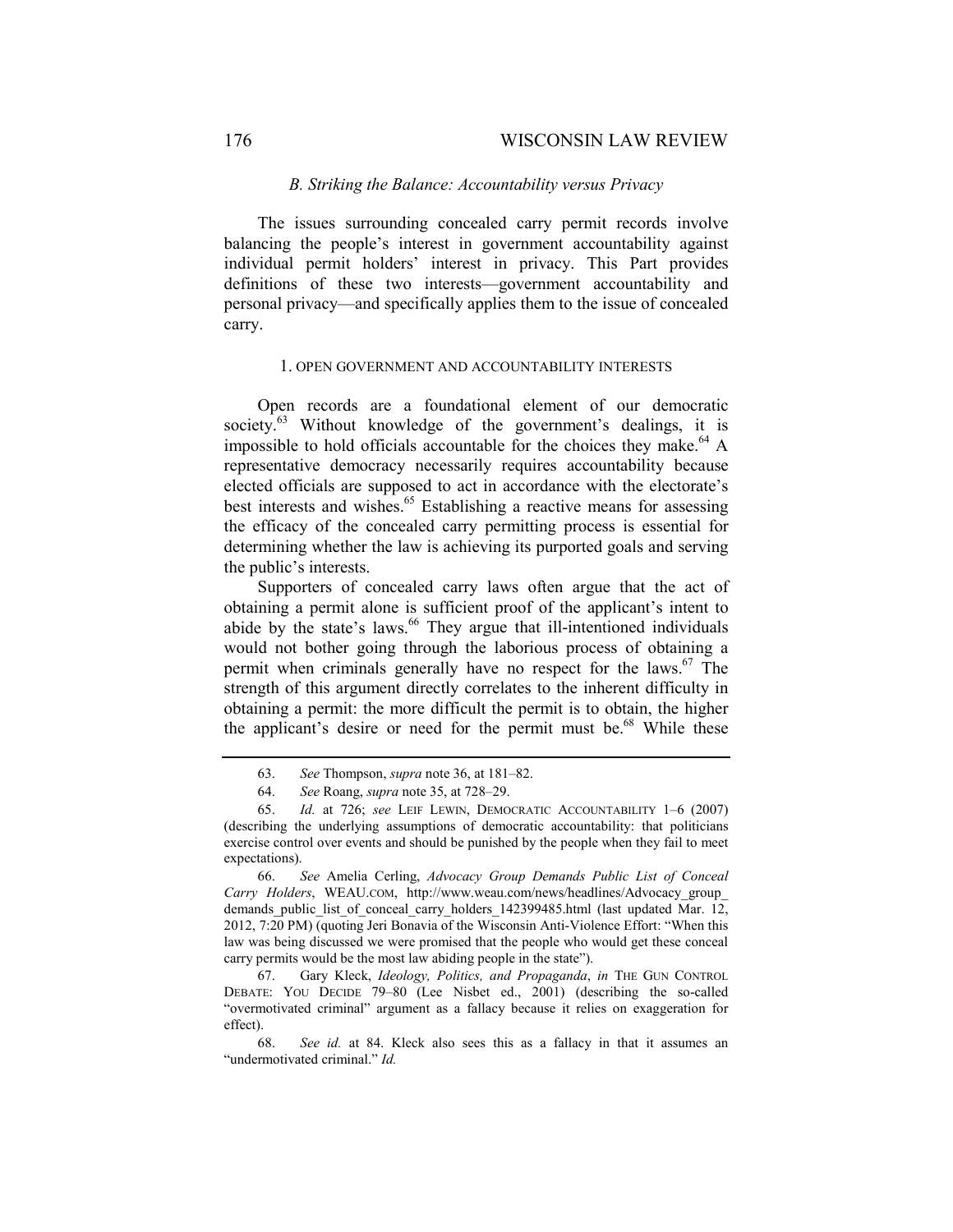assertions of good intentions are probably true for the majority of applicants, there is no way to confirm these claims. Currently, the statistical report of permit denials, suspensions, and revocations is the only mechanism casting any light upon the character of permit holders and applicants.

The creation of a permitting process constitutes recognition by the state that carrying concealed weapons is a privilege that can be granted but also denied or revoked.<sup>69</sup> That the state has the power to deny some applications acknowledges that not all applicants or applications will be deemed suitable; $\frac{70}{10}$  the law assumes that some ineligible citizens will mistakenly or intentionally apply for a concealed carry permit.<sup>71</sup> The criminal background check requirement<sup>72</sup> ideally would eliminate any applicants with a preexisting record but may not accurately predict future bad acts.<sup>73</sup> One of the rare exceptions allowing law enforcement to access the application registry is for investigating falsified information in the application,  $^{74}$  anticipating the potential threat of dishonest applicants.

Beyond the risk of dishonest applications, Milwaukee Police Chief Edward Flynn, a prominent critic of the concealed carry law, has sought

 <sup>69.</sup> *See* WIS. STAT. § 175.60(14) (2011–12) (providing the circumstances under which the DOJ shall revoke a CCW license).

 <sup>70.</sup> According to the 2011 report, there were 65,921 total applications; 7,200 were returned and 847 were denied. WIS. DEPT. OF JUSTICE, CONCEALED CARRY ANNUAL REPORT: DATE RANGE: JANUARY 1–DECEMBER 31, 2011 (2012) [hereinafter CCW REPORT 2011], *available at* https://www.documentcloud.org/documents/609223-2011-report. html. In 2012, the first full year of the law being in effect, 101,047 new applications were received; 1,128 applicants were denied during the background check; 329 licenses were revoked, though 144 of the revocations were due to the license holder moving out of state; and 101 licenses were suspended, all as bond conditions imposed by a court. WIS. DEPT. OF JUSTICE, CONCEALED CARRY ANNUAL REPORT: DATE RANGE: JANUARY 1–DECEMBER 31, 2012 (2013) [hereinafter CCW REPORT 2012], *available at*  http://s3.documentcloud.org/documents/609222/2012-ccw-statistical-report-amp-letter-2- 28-13.pdf.

 <sup>71.</sup> *See* § 175.60(3) (describing how a permit shall be issued unless the applicant fails to satisfy the requirements).

 <sup>72. §</sup> 175.60(9g) (describing the background check requirement).

 <sup>73.</sup> *See infra* notes 82–84 and accompanying text. Though revocations have not been high, they indicate that it is possible for things to go wrong. In 2012, 29 permits were revoked for felony convictions, 25 for misdemeanor convictions related to domestic abuse, 25 as part of domestic abuse injunctions, 15 for being fugitives from justice, 13 through court orders as conditions of probation, 9 as a part of harassment injunctions, among other reasons. CCW REPORT 2012,*supra* note 70.

 <sup>74.</sup> *See* § 175.60(12)(b)(1)(a)–(c) (providing that law enforcement may request information about an individual to confirm that a permit is valid, that the individual is a valid permit holder, to investigate whether an individual submitted an intentionally false statement in his or her application, or to check whether the permit holder complied with an order of suspension or revocation).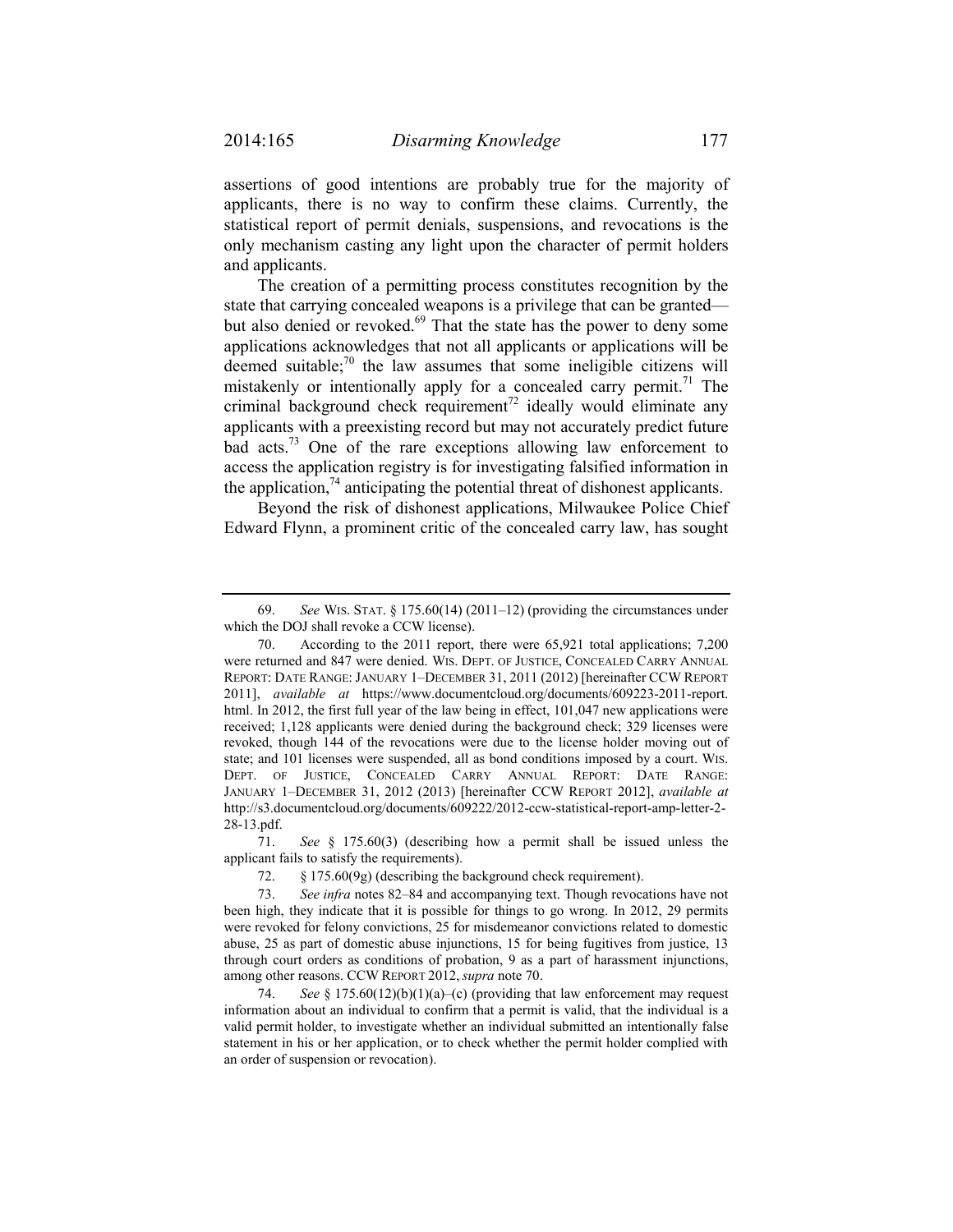to raise awareness of loopholes in the application procedure.<sup>75</sup> According to Chief Flynn, despite prohibitions against felons obtaining concealed carry permits, individuals who may have committed felony level offenses but make plea bargains reducing the charges to misdemeanor level will not be disqualified.<sup>76</sup> Similarly, a career criminal who is never convicted of a felony-level offense also remains eligible for a concealed carry permit.<sup>77</sup> Such applications would be legal but undesirable if the intent is to keep concealed weapons out of criminal hands. It is impossible to determine whether these loopholes are actually being exploited without access to the records of applications and issuances of concealed carry permits. However, evidence from other states further illuminates the need for oversight measures.

In 2011, the *New York Times* published a startling exposé of North Carolina's concealed carry policies.<sup>78</sup> This investigation was possible through the state's open records access to the permit registry, $\frac{79}{7}$  which has since been closed.<sup>80</sup> Through these inquiries, reporter Michael Luo discovered that more than 2,400 of the state's concealed carry permit holders "were convicted of felonies or misdemeanors, excluding traffic-related crimes, over [a] five-year period."81 Though Luo admitted that this was a small proportion of the total number of permit holders,  $82$ the number of offenses committed still creates cause for concern. If these individuals had a prior criminal record, they should have been eliminated

- 80. *See infra* notes 152–55 and accompanying text.
- 81. Luo, *supra* note 78.

 <sup>75.</sup> Gitte Laasby, *Milwaukee Police Call for Concealed-Carry Changes*, MILWAUKEE J. SENTINEL, Mar. 11, 2012, http://www.jsonline.com/news/crime/ milwaukee-police-call-for-concealedcarry-changes-md4fobn-142277075.html.

<sup>76.</sup> *Id.* This is not idle speculation. In 2007, Florida's *Sun Sentinel* ran a feature based on information obtained through open records requests, before the state made those records confidential. Florida law had a loophole that had allowed some 1,400 defendants who pled guilty or no contest to felony charges to obtain concealed carry permits. Megan O'Matz & John Maines, *License to Carry: Florida's Flawed Concealed Weapon Law*, SUNSENTINEL, Jan. 28, 2007, http://articles.sun-sentinel.com/2007-01-28/news/ 0701270316 1 gun-licensing-system.

<sup>77.</sup> Laasby, *supra* note 75; *see also* Lueders, *supra* note 58 (quoting Auric Gold, secretary of Wisconsin Carry Inc., a nonprofit gun rights group: "Theoretically, a person could have a lot of misdemeanors but not be disqualified").

 <sup>78.</sup> Michael Luo, *Guns in Public and Out of Sight: More Concealed Guns and Some Are in the Wrong Hands*, N.Y. TIMES, Dec. 26, 2011, http://www.nytimes.com/ 2011/12/27/us/more-concealed-guns-and-some-are-in-the-wrong-hands.html? pagewanted=1&\_r=3&ref=us&#.

 <sup>79.</sup> *Id.*

 <sup>82.</sup> *Id.* According to a report from the Government Accountability Office, North Carolina had roughly 240,000 CCW permit holders by the end of 2011. U.S. GOV'T ACCOUNTABILITY OFFICE, GUN CONTROL: STATE'S LAWS AND REQUIREMENTS FOR CONCEALED CARRY PERMITS VARY ACROSS THE NATION 76 (2012), *available at*  http://www.gao.gov/assets/600/592552.pdf.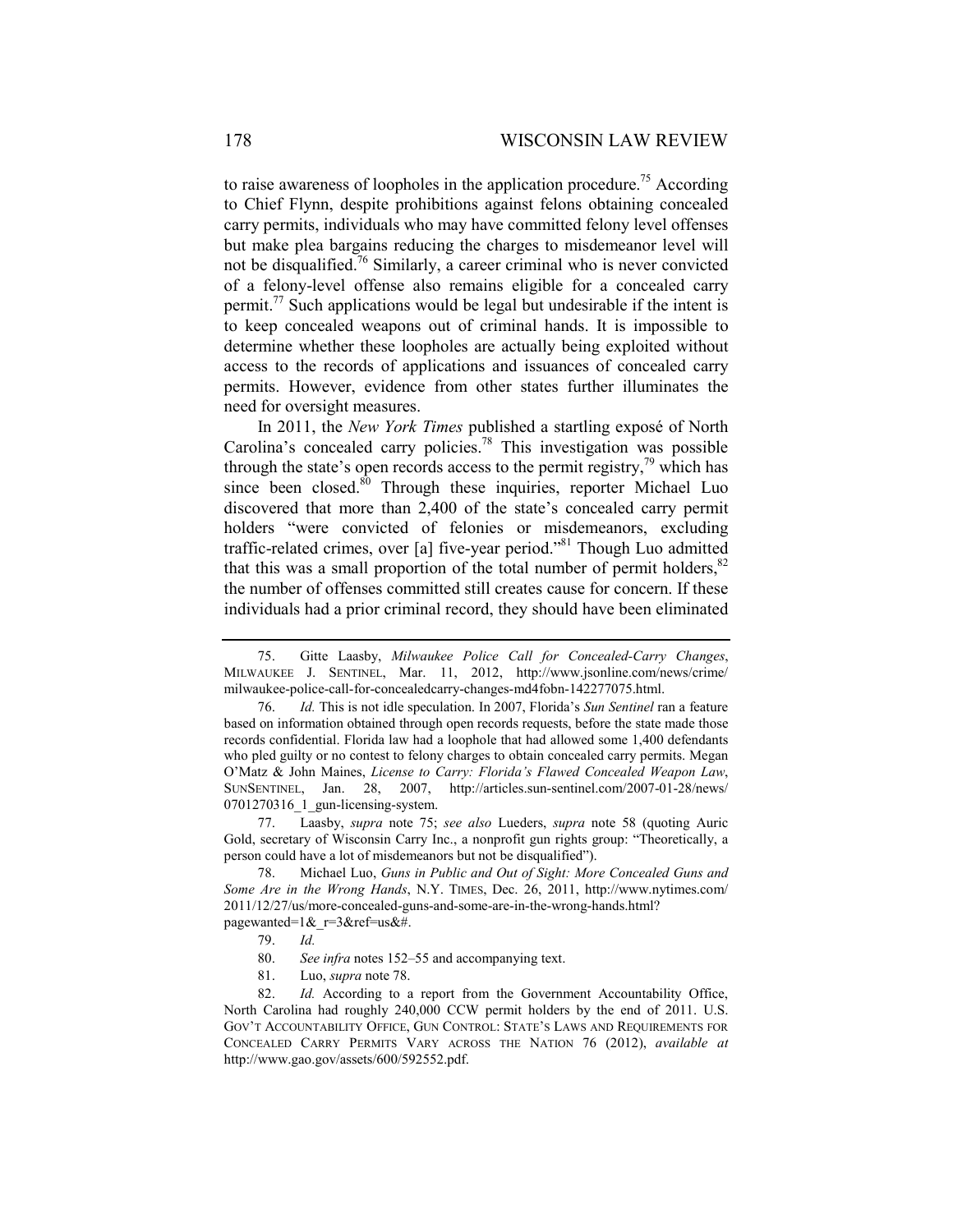during the background check process. $83$  If the background check was functioning correctly, that would imply that these 2,400 permit holders previously had clean records but committed offenses after receiving their permits, provoking questions about the general character of this group and the efficacy of background checks for predicting criminal behavior.<sup>8</sup> Neither scenario is reassuring.

Accessing the records of concealed carry permit holders in other states has also revealed other discrepancies. In 2007, before the records were sealed as confidential, reporters in Florida discovered that a legal loophole had allowed more than 1,400 people to obtain concealed carry permits despite having pled guilty or no contest to felony charges.<sup>85</sup> In 2010, the online publication of New York's concealed carry registry revealed a disproportionate number of celebrity figures with permits, in a state where it is notoriously difficult to obtain them, exposing bias within the system.<sup>86</sup> Nevada journalists were able to use a state supreme court ruling to access records surrounding the revocation of the state governor's concealed carry license.87

These examples are illustrative of the actual need for government accountability surrounding these records. Easing access to these records serves two valuable accountability interests. First, it ensures that the issuing agency is subjecting applications to the appropriate degree of scrutiny. Second, it ensures that the agency is adhering to its procedures and not giving preference to certain groups of applicants. An accountability mechanism is both desirable and necessary for the concealed carry permit registry; the next step is to identify the countervailing privacy concerns of permit holders who remain resistant to loosening the restrictions on these records.

## 2. INDIVIDUALS' PRIVACY INTERESTS

Though everybody has some working understanding of what "privacy" means, defining the rights and expectations of privacy is a complex process that has perplexed scholars and philosophers. One particularly helpful way to understand privacy is to view it as a

 <sup>83.</sup> As part of the application process in North Carolina, the applicant must submit a complete set of fingerprints to the sheriff, who in turn runs a criminal background check. N.C. GEN. STAT. § 14-415.13(b) (2013).

 <sup>84.</sup> *See* Luo, *supra* note 78.

 <sup>85.</sup> O'Matz & Maines, *supra* note 76.

 <sup>86.</sup> *See* Robert Farago, *Question of the Day: Should States Keep the Names of Concealed Carry License Holders Secret?*, THE TRUTH ABOUT GUNS (Oct. 3, 2010), http://www.thetruthaboutguns.com/2010/10/robert-farago/question-of-the-day-shouldstates-keep-the-names-of-concealed-carry-license-holders-secret.

 <sup>87.</sup> *Id.*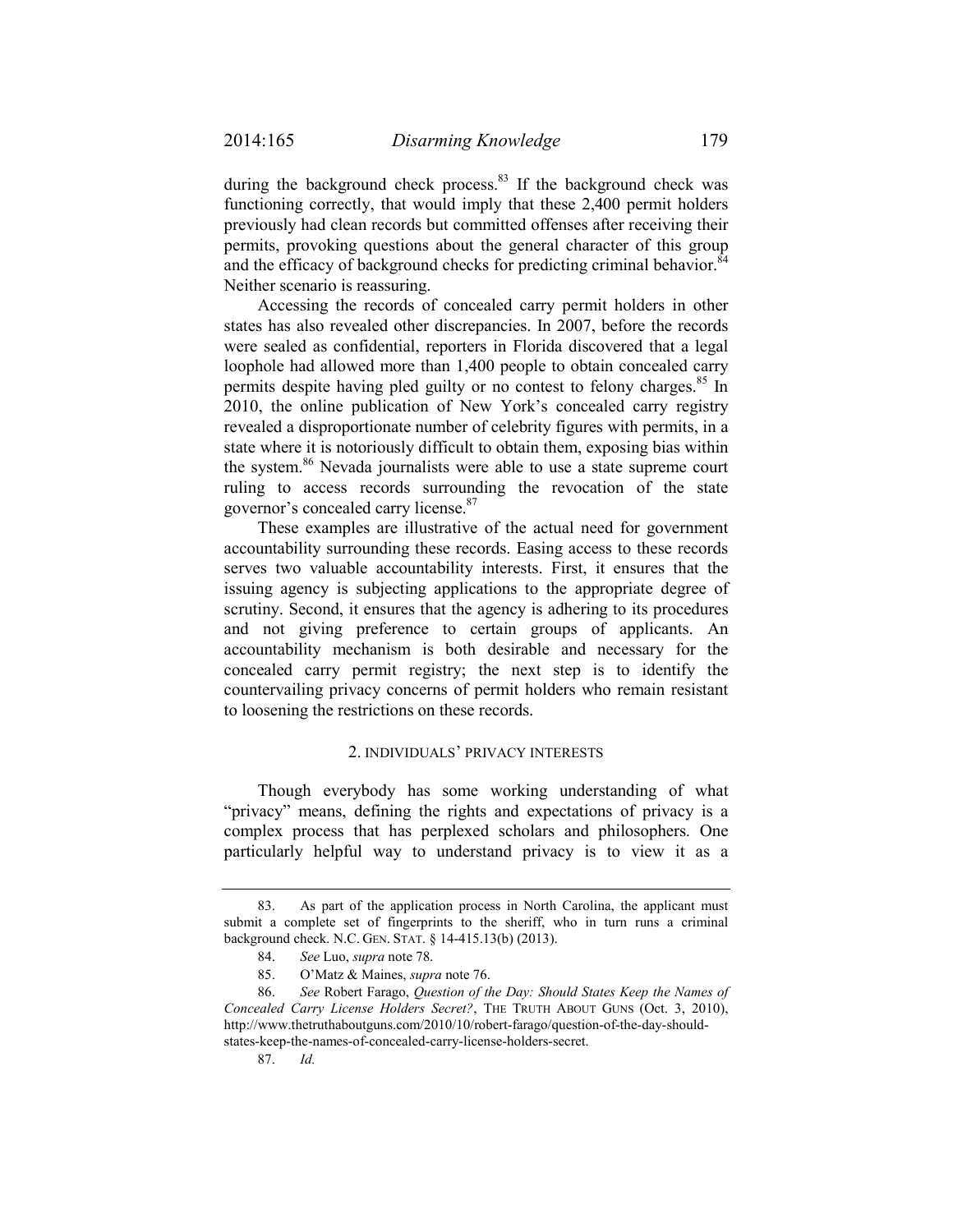"three-part relation between a person or persons (P), an object or domain of privacy  $(O)$ , and some other person or persons  $(Q)$ ."<sup>88</sup> The individual (P) can claim to have privacy about (O) in relationship to another person (Q), if (Q) lacks knowledge of or access to  $(O)$ .<sup>89</sup> Person Q's lack of knowledge or access is determined by the control person P exercises over information contained in domain O, and also the limits of person Q's ability to access the information through his or her own sensory perceptions.<sup>90</sup> Using this framework, concealed carry permit registries create at least two important privacy relationships: permit holders' (P) permit status and information (O) in relation to the government/law enforcement  $(Q1)$  or in relation to the public  $(Q2)$ .

The arguments for maintaining strict control over access to the concealed carry permit registry tie the concern for privacy tightly to concerns for personal security.<sup>91</sup> This provides a justification for permit holders (P) to keep their permit status (O) concealed from the general public (Q), which may contain individuals who wish to harm the permit holders. Concealed carry laws generally are promoted as a way that citizens can take a more proactive stance against crime through self-defense.<sup>92</sup> Presumably, allowing citizens to carry weapons in public is not intended to provoke more violent confrontations between a would-be attacker and a victim armed with a concealed weapon, but to serve as a deterrent to potential criminals who, realizing that more citizens are likely to be armed, will be less likely to initiate an assault in the first place.<sup>93</sup> Yet concealed carry's deterrent effects are highly disputed and remain far from settled.<sup>94</sup> Arguably then, open carry, with

 <sup>88.</sup> Alan Rubel, *The Particularized Judgment Account of Privacy*, 17 RES PUBLICA 275, 278 (2011); Alan Rubel & Ryan Biava, *A Framework for Analyzing and Comparing Privacy States*, JASIST: J. AM. SOC'Y FOR INFO. SCI. & TECH. (forthcoming 2014), *available at* http://papers.ssrn.com/sol3/papers.cfm?abstract\_id=2394675.

 <sup>89.</sup> Rubel, *supra* note 88, at 278.

 <sup>90.</sup> *Id.* 

 <sup>91.</sup> For a somewhat inflammatory example of the argument in favor of concealed carry as the right to self-defense by Florida Representative Cliff Stearns, see Rep. Cliff Stearns, *Concealed Carry Permits Are Life Savers*, HUMAN EVENTS (Jan. 26, 2009, 3:01 AM), http://www.humanevents.com/2009/01/26/concealed-carry-permits-arelife-savers. *See also* Farago, *supra* note 86.

 <sup>92.</sup> Stearns, *supra* note 91.

 <sup>93.</sup> This is the foundation of John Lott's "more guns, less crime" hypothesis; assuming that criminals act rationally, they are less likely to commit crimes if it becomes more difficult. John Lott, *More Guns, Less Crime*, *in* THE GUN CONTROL DEBATE: YOU DECIDE 471–72 (Lee Nisbet ed., 2001). The expansion of citizen gun ownership is one factor that Lott identifies as a deterrent. *Id.* 

 <sup>94.</sup> Glenn Kessler, *Do Concealed-Weapon Laws Result in Less Crime?* WASH. POST (Dec. 17, 2012, 6:02 AM), http://www.washingtonpost.com/blogs/fact-checker/ post/do-concealed-weapon-laws-result-in-less-crime/2012/12/16/e80a5d7e-47c9-11e2 ad54-580638ede391\_blog.html (describing how other academic studies have criticized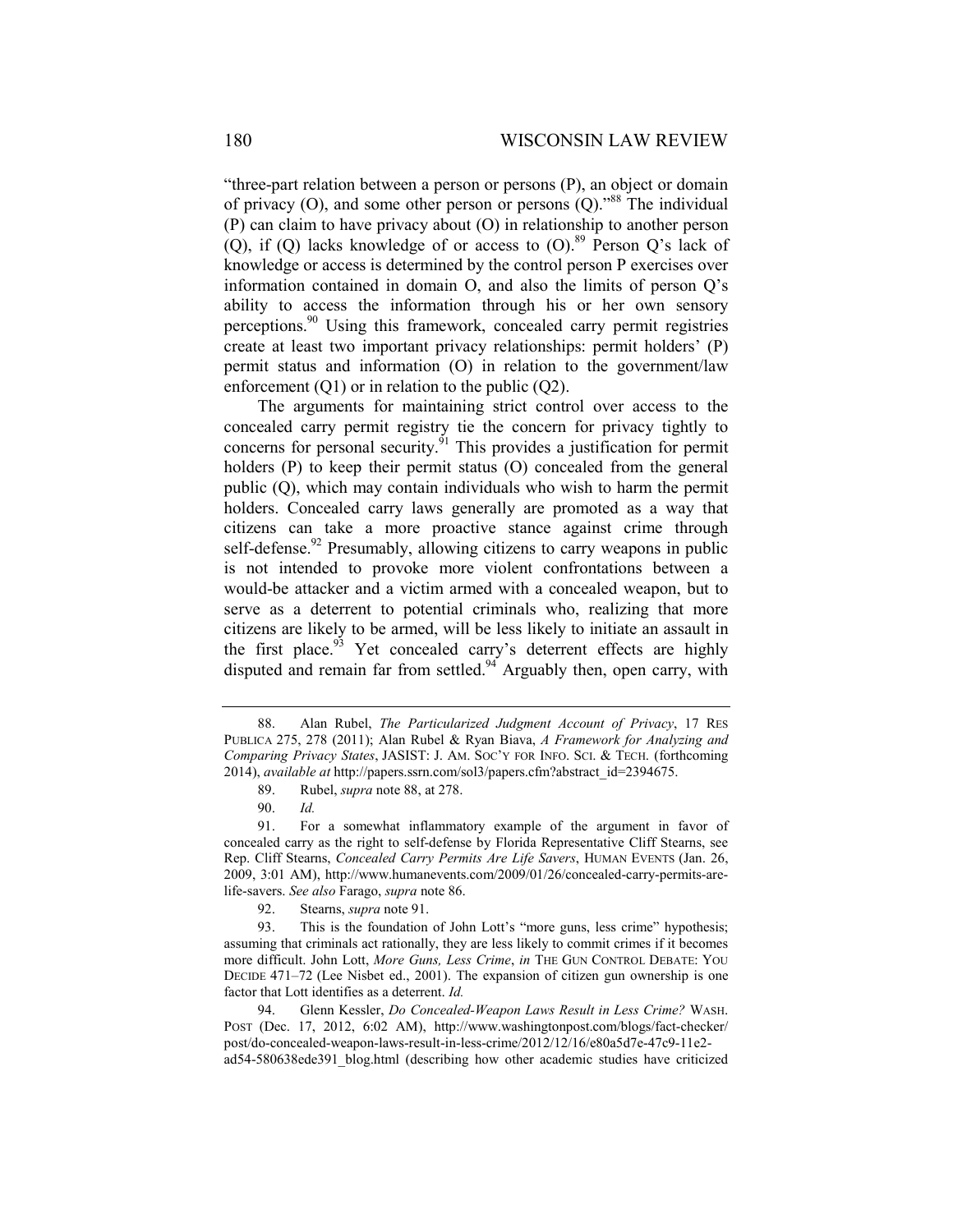weapons clearly visible and information widely known, should create the greatest deterrent effect.<sup>95</sup> The essence of concealed carry is secrecy, yet the transmission of strong warning signals is the basis of deterrence theory,<sup>96</sup> creating a weakness in the deterrent arguments for concealed weapons.

Regardless of whether secrecy best promotes the alleged deterrent effect, Wisconsin law may provide a cause of action that could be used to protect the privacy of these records even without the statutory prohibition. Wisconsin's right to privacy statute includes the relevant portion classifying as an invasion of privacy:

Publicity given to a matter concerning the private life of another, of a kind highly offensive to a reasonable person, if the defendant has acted either unreasonably or recklessly as to whether there was a legitimate public interest in the matter involved, or with actual knowledge that none existed. It is not an invasion of privacy to communicate any information available to the public as a matter of public record.<sup>97</sup>

This cause of action is comparable to the common law tort of "Publicity Given to Private Life."<sup>98</sup> Assuming that the prohibition against disclosure did not apply, would the disclosure of concealed carry permitting information create a cause of action for a permit holder whose information was revealed? The answer to this question would depend on the facts involved.

97. WIS. STAT. § 995.50(2)(c) (2011-12).

Lott's study and methods and no consensus exists). In a 2012 update, Lott listed eighteen studies that supported his theory, while at least ten claimed concealed carry had no discernible effect. *Id.* 

 <sup>95.</sup> *See, e.g.*, Larry Pratt, *Open Carry Deters Crime*, U.S. NEWS DEBATE CLUB (Apr. 25, 2012), http://www.usnews.com/debate-club/should-people-be-allowed-to-carryguns-openly/open-carry-deters-crime. In 2009, the Wisconsin Attorney General acknowledged that open carry is constitutionally legal in Wisconsin and could not be the basis of a disorderly conduct charge unless other factors were at play. Advisory Memorandum from Attorney General J.B. Van Hollen, Wis. Dep't of Justice, to Wis. District Attorneys, Deputy Dist. Attorneys and Assistant Dist. Attorneys (Apr. 20, 2009), *available at* http://www.doj.state.wi.us/sites/default/files/2009-news/final-open-carrymemo-2009.pdf.

 <sup>96.</sup> *See, e.g.*, Pratt, *supra* note 95.

 <sup>98.</sup> RESTATEMENT (SECOND) OF TORTS § 652D (1977) ("One who gives publicity to a matter concerning the private life of another is subject to liability to the other for invasion of his privacy, if the matter publicized is of a kind that (a) would be highly offensive to a reasonable person, and (b) is not of legitimate concern to the public.").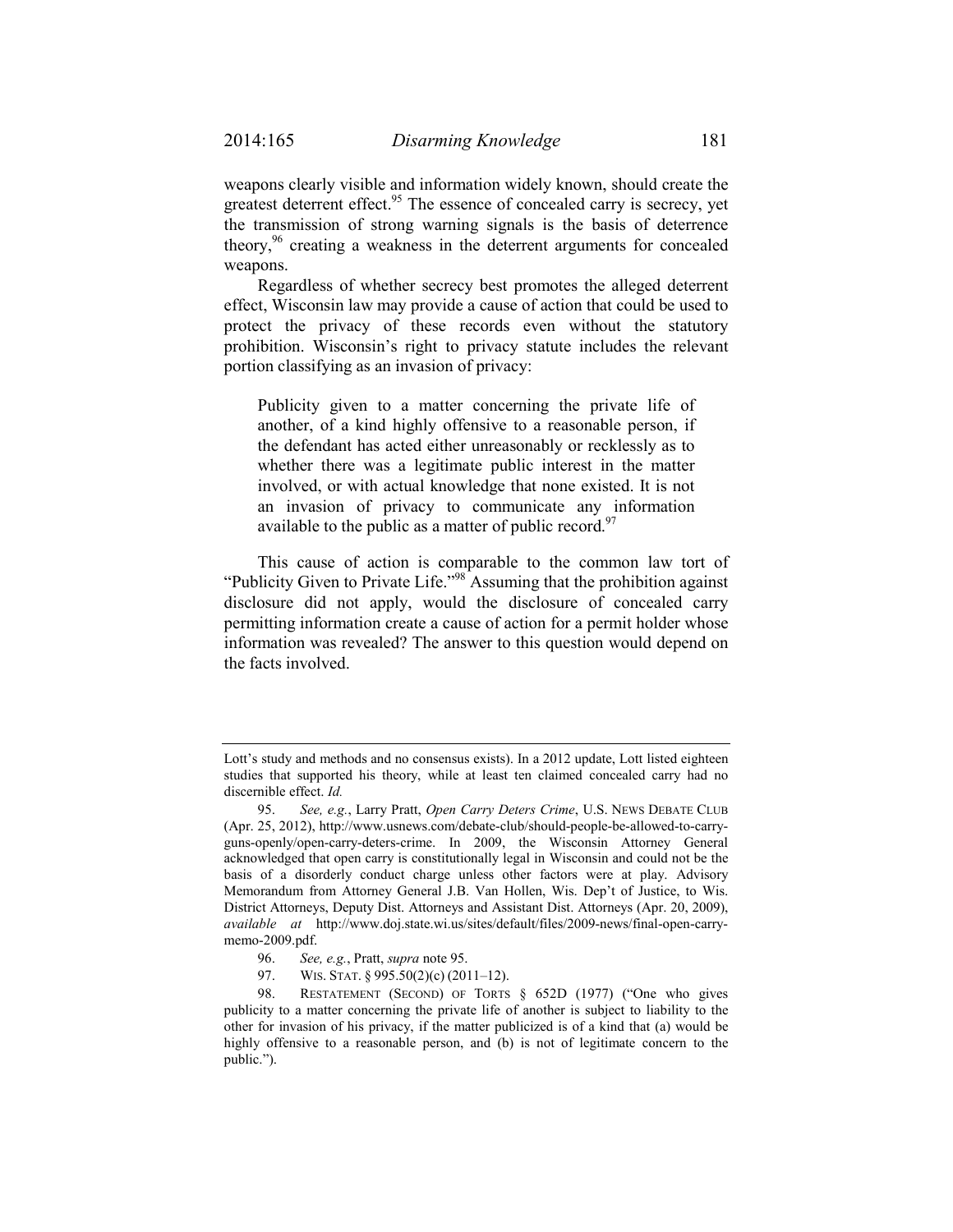An individual's gun ownership could be seen as a private matter,  $9^9$ but there is a significant difference between owning a gun and holding a concealed carry permit. The vast majority of gun owners do not hold concealed carry permits.100 While self-defense is a major motivation for gun ownership, recreational uses—hunting and target shooting—are equally motivating.101 Self-defense is, however, the primary motivation for allowing concealed carry.<sup>102</sup> It is difficult to argue that the public has a legitimate interest in knowing the names of every person who legally owns a firearm; according to recent polls that could be near 42 percent of all Americans.<sup>103</sup> But the public interest in knowing the names of the people who are permitted to carry concealed firearms in public is more

102. *See* Carroll, *supra* note 101.

 103. Nate Silver, *Party Identity in a Gun Cabinet*, FIVETHIRTYEIGHT BLOG, N.Y. TIMES (Dec. 18, 2012, 12:39 AM), http://fivethirtyeight.blogs.nytimes.com/2012/12/18/ in-gun-ownership-statistics-partisan-divide-is-sharp (drawing on the results of a 2008 presidential election exit poll).

 <sup>99.</sup> This position is strengthened by the fact that, in Wisconsin, there is no firearm registration requirement. In fact, the DOJ has adopted procedures specifically to prevent the creation of a firearm registry by requiring the destruction of records pertaining to gun sales. WIS. STAT. § 175.35(2k)(ar) (2011–12). There are many federal protections in place as well. *See generally Gun Owners' Privacy*, ELECTRONIC PRIVACY INFO. CENTER, http://epic.org/privacy/firearms/ (last visited Jan. 8, 2014).

 <sup>100.</sup> Rough calculations indicate this should be correct. The 2010 U.S. Census estimated the national population, age 18 years and older, to be about 234,564,071 people. LINDSAY M. HOWDEN & JULIE A. MEYER, U.S. CENSUS BUREAU, AGE AND SEX COMPOSITION: 2010, 2 (May 2011), *available at* http://www.census.gov/prod/cen2010/ briefs/c2010br-03.pdf. A 2011 Gallup poll estimated about 47 percent of Americans self-reported having a gun in their homes or on their property. Lydia Saad, *Self-Reported Gun Ownership in U.S. Is Highest since 1993*, GALLUP (Oct. 26, 2011), http://www.gallup.com/poll/150353/self-reported-gun-ownership-highest-1993.aspx.

Multiplying age 18 and older population by this percentage provides the rough estimate that 110,245,113 Americans own guns. The best estimates of the number of concealed carry permit holders nationwide indicate there are probably over 8,211,625 permit holders. *Concealed Carry Permit Statistics by State Report*, INQUISITR (Dec. 18, 2012), http://www.inquisitr.com/444177/concealed-carry-permit-statistics-by-state-report. This would mean about 7.4 percent of the total number of gun owners also possessed concealed carry permits. Again, this is a very rough estimate, but more accurate data could be very difficult to generate as gun ownership numbers are notoriously unpredictable. *See generally* Carl Bialik, *Guns Present Polling Conundrum*, THE NUMBERS GUY, WALL ST. J. BLOGS (Mar. 22, 2013, 11:30 PM), http://blogs.wsj.com/ numbersguy/guns-present-polling-conundrum-1223+.

 <sup>101.</sup> A 2005 Gallup poll surveying gun owners showed that most gun owners used their guns for each of three purposes: 67 percent reported use for crime protection; 66 percent reported use for target shooting; 58 percent reported use for hunting. Joseph Carroll, *Gun Ownership and Use in America*, GALLUP (Nov. 22, 2005), http://www.gallup.com/poll/20098/gun-ownership-use-america.aspx.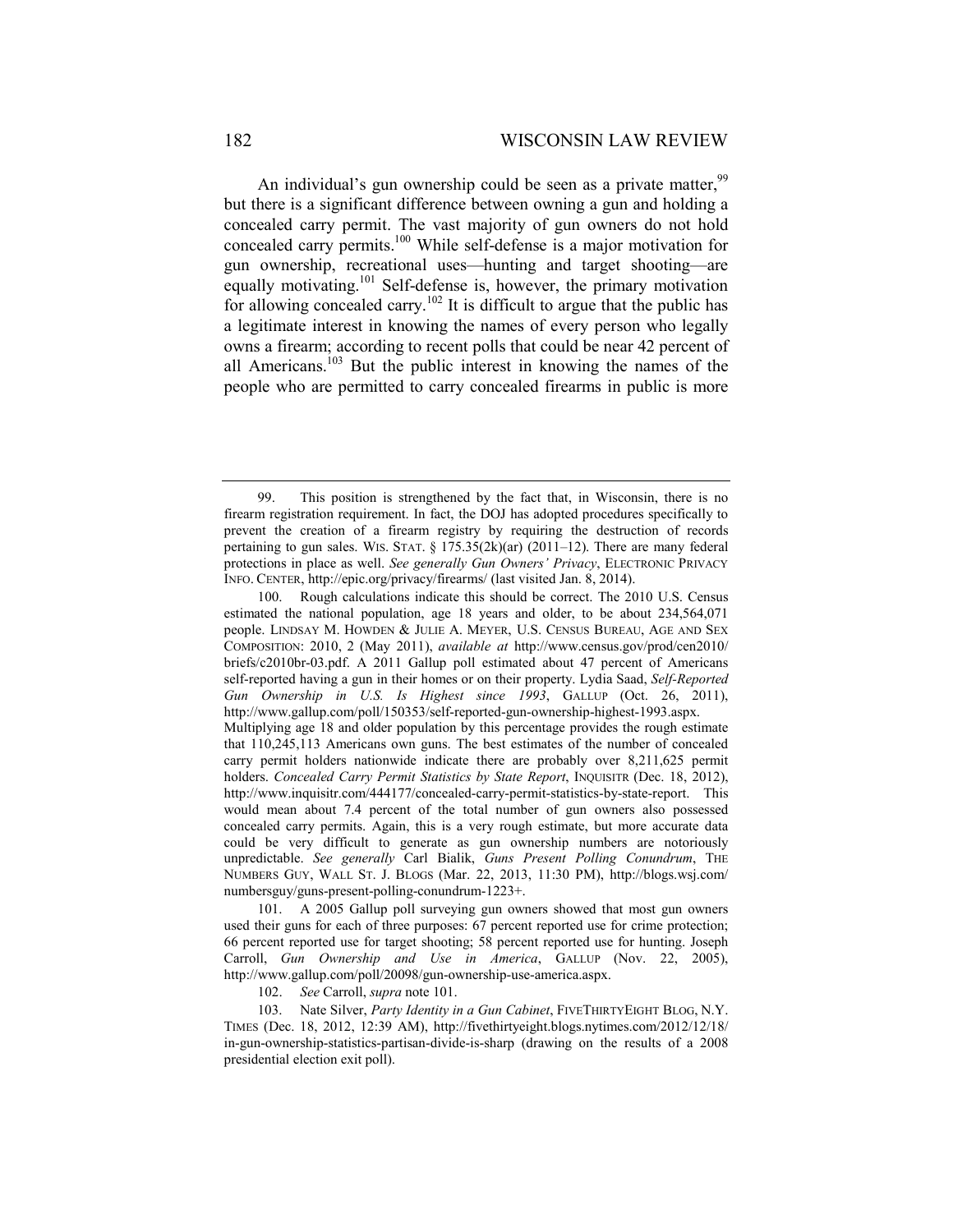persuasive if one believes the amount of guns in the public sphere could impact his or her personal security.<sup>104</sup>

The element of publicity also depends on the factual specifics of an alleged invasion of privacy. Merely designating a record as public would probably be insufficient to constitute publicity, unless there was a showing that someone actually accessed the record and broadcast its contents. This is exactly what happened in Ohio and New York: journalists used open records laws to access the permit holder registries, then indiscriminately published that information to the public.<sup>105</sup> It is easy to imagine scenarios where there could be valid interests in revealing this data, but it is also easy to imagine scenarios where this kind of mass publication could be dangerous to former law enforcement officers, crime witnesses, or anybody with a gun he or she does not want stolen.<sup>106</sup>

Admittedly, Wisconsin's strict prohibitions against access do protect the interests of those who place a higher value on privacy, though

 105. *See* Schmitt, *supra* note 17; *infra* notes 145–57 and accompanying text (New York).

 <sup>104.</sup> Numerous studies indicate that many people do not feel safer with more guns in public. A national survey conducted in 1996 found that 59 percent of the 1,905 respondents claimed that more people carrying guns in their community would make them feel less safe. D. Hemenway, D. Azrael & M. Miller, *National Attitudes Concerning Gun Carrying in the United States*, 7 INJURY PREVENTION 282, 282–83 (2001). A follow-up survey conducted in 1999 asked respondents if they thought regular citizens should be allowed to carry guns into a variety of public places. Of the 2,521 respondents, 88 percent opposed carrying into restaurants, 94 percent opposed carrying on college campuses, 94 percent opposed carrying in sports stadiums, 93 percent opposed carrying in bars, 91 percent opposed carrying in hospitals, and 92 percent opposed carrying in government buildings. *Id.* at 283. More recent studies have indicated strong opposition from students against allowing CCW on campuses. *See* Ryan Patten, Matthew O. Thomas & James C. Wada, *Packing Heat: Attitudes Regarding Concealed Weapons on College Campuses*, 38 AM. J. CRIM. JUSTICE 551, 557–60 (2013) (finding over 70 percent of respondent students, faculty, staff, and administrators opposed allowing concealed weapons on campus); Amy Thompson, et al., *Student Perceptions and Practices Regarding Carrying Concealed Handguns on University Campuses*, 61 J. AM. COLL. HEALTH 243, 250 tbl.3 (2013) (finding that a total of 70 percent of respondents either agreed or strongly agreed that they would "feel less safe if students, faculty, and visitors carried concealed handguns on [their] campus").

 <sup>106.</sup> See comments regarding the CCW publication incident in New York described in K.C. Maas & Josh Levs, *Newspaper Sparks Outrage for Publishing Names, Addresses of Gun Permit Holders*, CNN (Dec. 27, 2012, 10:23 AM), http://www.cnn.com/2012/12/25/us/new-york-gun-permit-map. For a more reactionary articulation of this argument, see Nick Leghorn, *New York Newspaper Publishes List of Concealed Carry Permit Holders Names, Addresses*, THE TRUTH ABOUT GUNS (Dec. 24, 2012), http://www.thetruthaboutguns.com/2012/12/foghorn/new-york-newspaperpublishes-list-of-concealed-carry-permit-holders-names-addresses (describing the publication of concealed carry permit holders' names and addresses as "hate speech" and positively referencing a comment comparing the publication to the Nazi policy of forcing Jews to wear a yellow Star of David).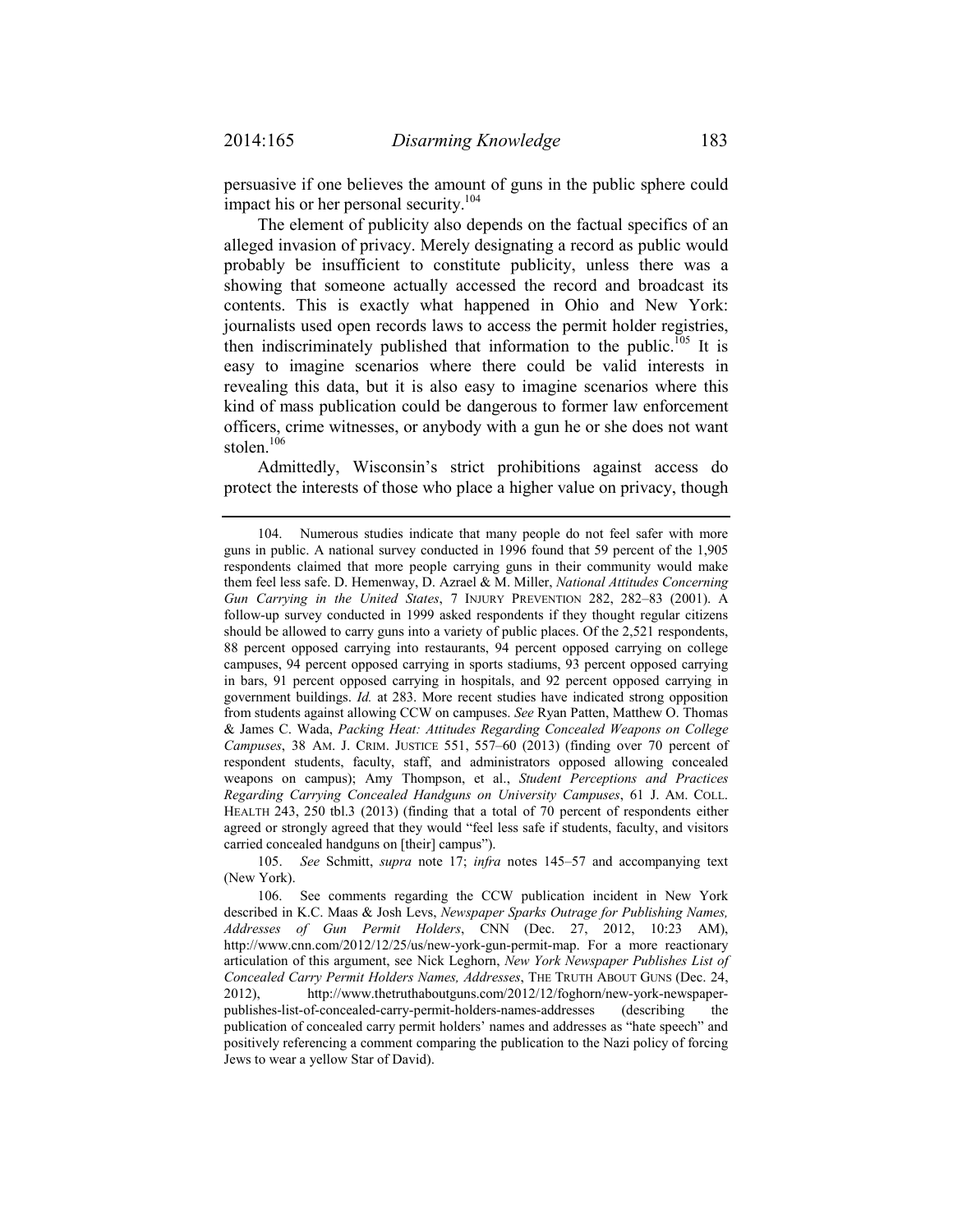perhaps at the expense of those who would prefer more accountability. Adopting the strict prohibition against disclosure of concealed carry records avoids the potentially unpredictable results of subjecting all open records requests to the balancing test, and it saves the DOJ records custodians from having to perform this analysis any time a request is submitted. Yet easy decision making is not always good decision making. Even without the prohibition against disclosure, individual permit holders' records would still be protected by the DOJ balancing test and the state's cause of action for invasion of privacy. Responding to a records request, the registry's custodian would need to weigh the public interest in disclosure against the public interest in shielding.<sup>107</sup>

Currently, the statute immunizes the department from liability for any "act or omission" occurring under the law, provided such acts were undertaken in good faith.<sup>108</sup> This immunization may need to be modified to promote accountability as it would likely protect the DOJ's records custodians, insulating them from liability for misapplication of the balancing test. If this shield were lifted and a misapplication of the test occurred, the exposed permit holder could bring a suit for invasion of privacy by claiming the records custodian "acted either unreasonably or recklessly as to whether there was a legitimate public interest in the matter involved, or with actual knowledge that none existed."<sup>109</sup> While critics may argue that this is insufficient compensation for the aggrieved plaintiff, it creates a threat of litigation that would cause the records custodians to exercise greater care when deciding whether to reveal the records. The Wisconsin Legislature, however, decided these protections were insufficient and instead imposed a complete bar against access. This approach substitutes easy rules in a situation where greater nuance is desirable and necessary to create accountability.

# *C. Mechanisms of Accountability*

The states have developed a variety of ways to balance the interests of government accountability and privacy as they relate to the issuance of concealed carry permits. These responses fall on a spectrum where the interest in privacy and the strength of government accountability are inversely correlated: as the privacy interest is strengthened, the government accountability is weakened, and vice versa. Arguably, this is one reason why so many states employ a combination of different

 <sup>107.</sup> *See supra* notes 54–57 and accompanying text.

 <sup>108.</sup> WIS. STAT. § 175.60(21) (2011–12) ("The department of justice . . . and their employees are immune from liability arising from any act or omission under this section, if done so in good faith.").

<sup>109.</sup> WIS. STAT. § 995.50(2)(c) (2011-12).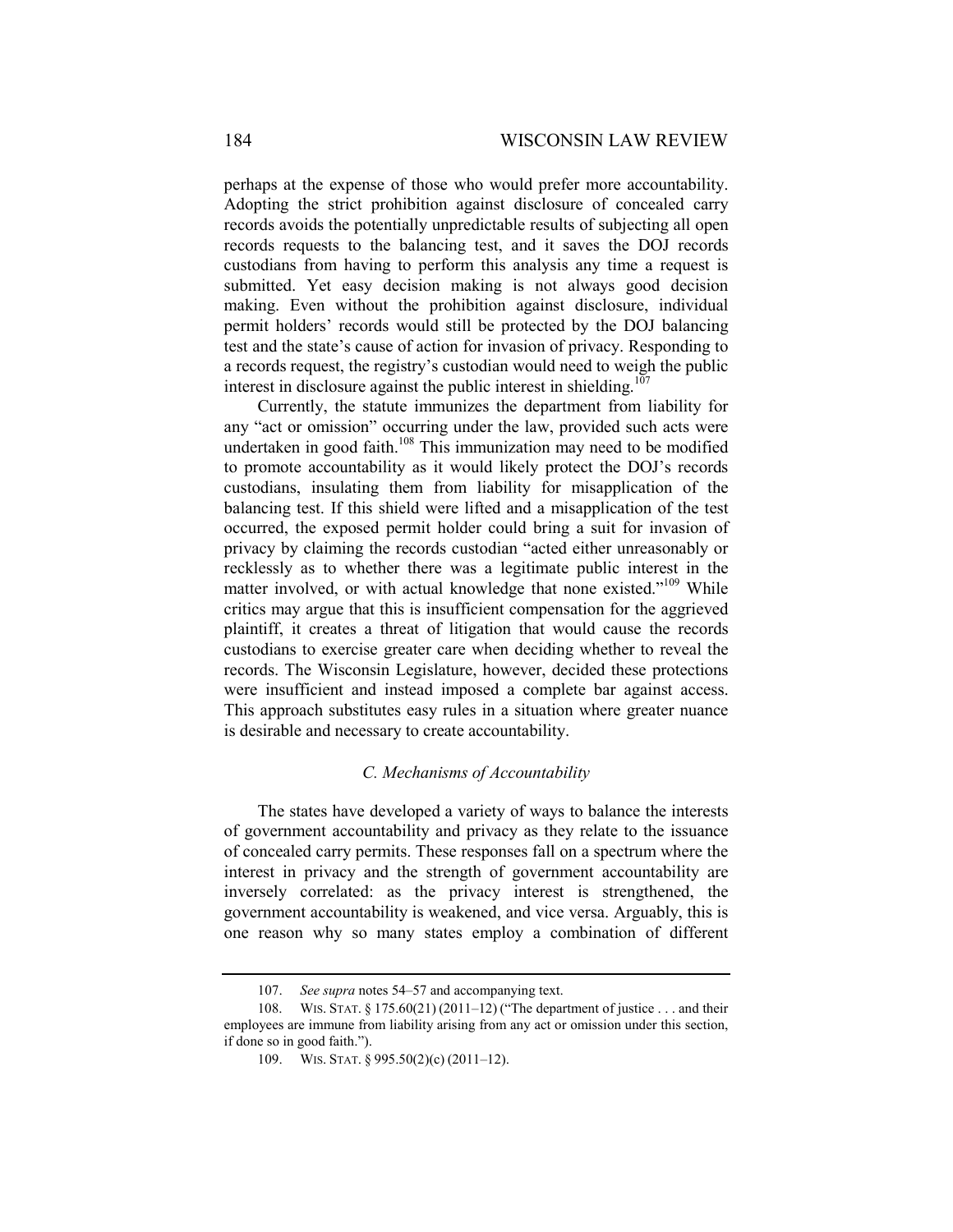mechanisms. The three most common mechanisms—statistical reports, law enforcement access, and open records access—follow this spectrum, ranging from strong privacy protection/low government transparency to weak privacy protection/high government transparency.

#### 1. STATISTICAL REPORTS

Statistical reports of numbers pertaining to the issuance, denial, and revocation of concealed carry permits are one mechanism to promote openness surrounding the permitting process. Depending on the amount and type of information included in the report, this mechanism can create some degree of accountability while maintaining a high level of privacy for the permit holders as their identities are never disclosed. Wisconsin currently employs this mechanism, though the reports are generated by the DOJ and intended primarily for advisory use by the Wisconsin Legislature and the Governor.<sup>110</sup> Wisconsin's statistical report is relatively minimal; it is required to include "the number of licenses applied for, issued, denied, suspended, and revoked . . . during the previous calendar year."111 The report is also required to include the reasons for denials, suspensions, and revocations.<sup>112</sup> The report is prohibited from including "any information that may be used to identify an applicant or a licensee, including, but not limited to, a name, address, birth date, or social security number."<sup>113</sup> Though it is possible to know how many permits were revoked or suspended and the reasons why, it is not possible to know the identity of the individuals whose permits were revoked or suspended.

Statistical reports can provide greater insight, however, depending on the amount and type of information that is published. Michigan provides a more extensive statistical report.<sup>114</sup> Michigan's permit

113. § 175.60(19).

114. MICH. COMP. LAWS § 28.425e(5) (2013).

 <sup>110. §</sup> 175.60(19).

<sup>111.</sup> *Id.*

 <sup>112.</sup> *Id.* The data is arranged in tables, with the number of denials in one column and the reason in the other. CCW REPORT 2012, *supra* note 70. The categories for disqualification, for either denial of granting or for revocation—many of which are set by federal law—provide a broad, top-down view of the applicant and carrier pool. *Id.* The top reason for denial in 2012 resulted in 374 applications denied for misdemeanor convictions related to domestic abuse (a federal disqualifier). *Id.* While this kind of information allows some inferences to be made, it says nothing about the kinds of crimes that holders have been convicted of or about the number of charges filed against permit holders. *Id.*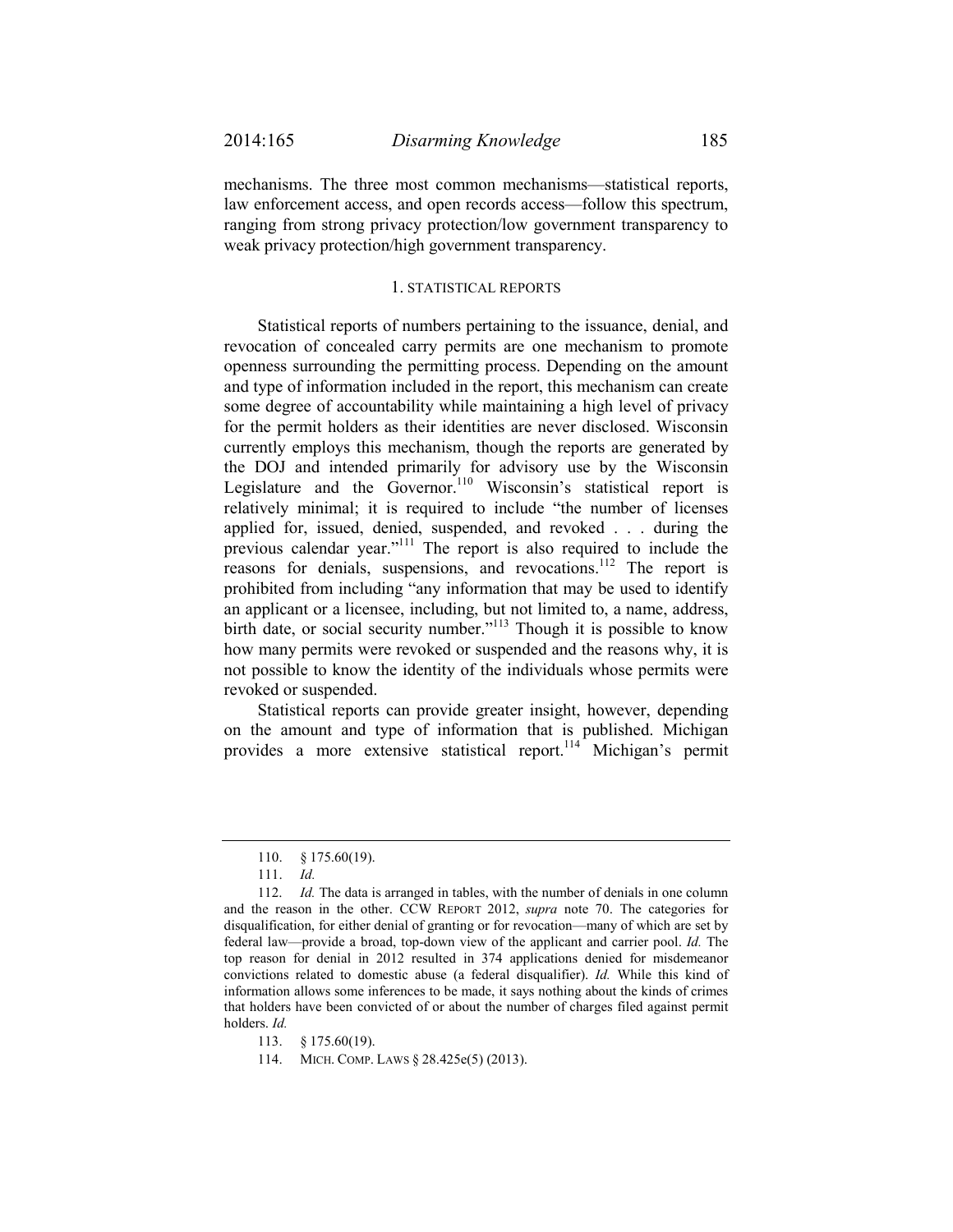database is also off limits to the public, $115$  but the statistical report is explicitly subject to public disclosure and is readily accessible online.<sup>116</sup> The report requires the same data as Wisconsin concerning the number of applications, issuances, denials, revocations, and the reasons behind denials and revocations.117 Additionally, the report must also include: the number of civil and criminal charges—categorized by offense—filed against permit holders that resulted in a finding of responsibility or guilt, the number of pending charges against permit holders, the number of criminal cases dismissed against permit holders, the number of cases against permit holders that resulted in a finding of no responsibility or guilt, and the number of suicides by permit holders.<sup>118</sup> These requirements provide a wealth of information that illuminates certain aspects of the permit holding population. South Carolina's annual concealed carry statistical report does not include as much data as Michigan's, but it does subdivide the information by county<sup>119</sup> and also must include "the name, address, and county of a person whose permit was revoked, including the reason for the revocation."<sup>120</sup> This works from the presumption that when a permit is revoked, the secrecy surrounding it should also be revoked.

Wisconsin's statistical report is the state's primary accountability mechanism. Though it is possible to acquire this report through an open records request, access is not otherwise facilitated or encouraged.<sup>121</sup> Easing access and including more information in the report—such as demographics, numbers of individuals charged with criminal or civil offenses, numbers of disqualifying gun-related crimes, and/or the number of suicides—would not impose much of an additional burden on the DOJ

 <sup>115. § 28.425</sup>e(4) ("[I]nformation in the database . . . is confidential, is not subject to disclosure under the freedom of information act . . . and shall not be disclosed to any person except for purposes of this act or for law enforcement purposes.").

 <sup>116.</sup> *Id.* An archive of the reports from the past ten years is available at Michigan State Police, *Concealed Pistol License (CPL) Reports*, MICHIGAN.GOV, http://www.michigan.gov/msp/0,4643,7-123-1591\_3503\_4654-77621--,00.html (last visited Jan. 8, 2014).

<sup>117.</sup>  $§ 28.425e(5)(a)–(f).$ 

 <sup>118. §</sup> 28.425e(5)(i)–(n).

 <sup>119.</sup> S.C. CODE ANN. § 23-31-215(T)(7) (2013).

 <sup>120.</sup> *Id.*

 <sup>121.</sup> Again, Michigan's reports are published online through an official government website. *See supra* note 116. Oklahoma also keeps an archive of its statistical report available online. *See* Okla. State Bureau of Investigation, *Self Defense Act Statistics*, OK.GOV, http://www.ok.gov/osbi/Publications/SDA\_Statistics.html (last visited Jan. 28, 2014). Wisconsin should consider adopting a similar mechanism. The only online copies of the statistical reports available at present are scans of the printed reports obtained through open records requests. *See* CCW REPORT 2012, *supra* note 70; CCW REPORT 2011,*supra* note 70.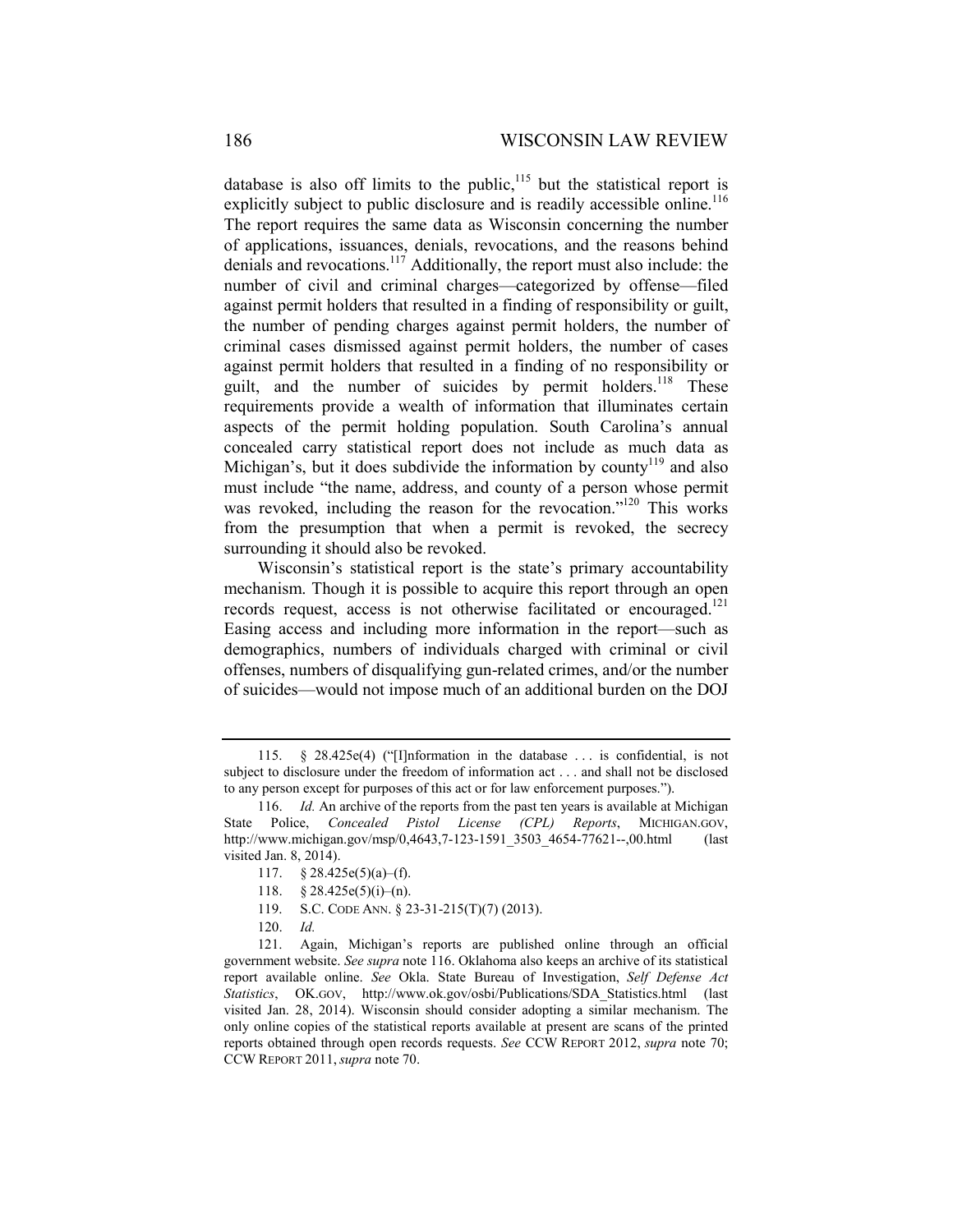but could help create a better understanding of permit holders' character and the permit process's efficacy.

## 2. LAW ENFORCEMENT ACCESS

A second mechanism that may promote government accountability is allowing greater law enforcement access to the permit registry. Obviously, promoting public knowledge and government accountability is a secondary effect of increasing law enforcement access to the concealed carry permit registry. Though the primary intent of opening concealed carry records to law enforcement would be to protect officer safety and foster more efficient investigations,<sup>122</sup> it would also promote public knowledge and government accountability. Making records more accessible to law enforcement would indirectly raise the level of awareness, both publicly and within the law enforcement field, of the practical effects of concealed carry.<sup>123</sup> Though law enforcement records are exempt from Wisconsin's open records  $\lim_{n \to \infty} 124$  informal awareness of who carries weapons would allow law enforcement to judge some of the effects of this law. This mechanism provides some access but also restricts the dissemination of concealed carry information to a limited group (law enforcement officers) and for limited purposes (conducting criminal investigations). Easing access for in-state law enforcement provides the added benefit of easing access for out-of-state law enforcement seeking to confirm the validity of a permit issued in Wisconsin.<sup>125</sup>

 <sup>122.</sup> *See* Luo, *supra* notes 78, 80–83 and accompanying text. The study published in the *New York Times* revealed that some 900 permit holders were convicted of drunk driving. *Id.* It is easy to imagine that an officer approaching a vehicle that had been driving erratically might like to know whether the driver of the vehicle was a concealed carry permit holder as it could indicate whether or not a gun was present.

 <sup>123.</sup> The fact that so many states do allow law enforcement access, yet mostly prohibit public access, seems to indicate that generally it is up to law enforcement to gauge how these laws function and hold the state accountable. Even the NRA has taken the position that ensuring that permit holders are law-abiding is not the public's job but rather "the function of law enforcement." Hannah O'Brien, *Sunshine Week: Wisconsin Knows Who Has Concealed Carry Permits, but You Can't Find Out*, POSTCRESCENT.COM (Mar. 12, 2012), http://www.postcrescent.com/article/20120312/APC010401/203120432/ Sunshine-Week-Wisconsin-knows-who-has-concealed-carry-permits-you-can-t-find-out. *See also* Lueders, *supra* note 58.

 <sup>124.</sup> WIS. STAT. § 19.36(2) (2011–12).

 <sup>125.</sup> The Wisconsin statute does allow law enforcement from other states to request Wisconsin permit information, though it does not precisely describe how this would be accomplished. *Compare* WIS. STAT. § 175.60(12)(2) (2011–12) ("A person who is a law enforcement officer in a state other than Wisconsin may request and be provided information."), *with* 18 PA. CONS. STAT. § 6109(l)(1) (West 2013) ("The Pennsylvania State Police shall establish a nationwide toll-free telephone number . . . which shall be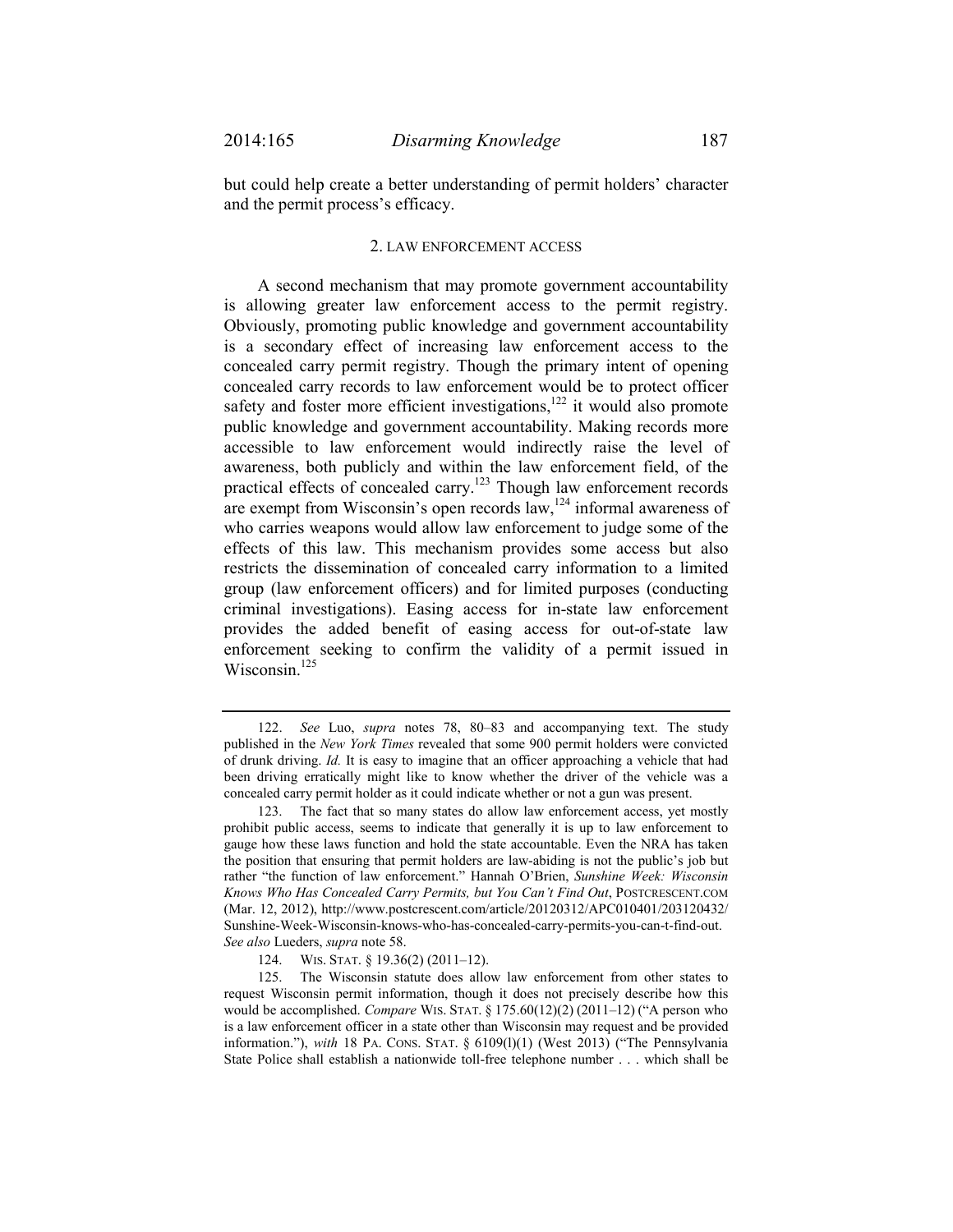Law enforcement access varies by state, though some states have enacted measures specifically to facilitate law enforcement access to their registries. To respond to law enforcement inquiries, Florida's statute requires its Department of Agriculture and Consumer Services to maintain an online database of all permit holders available at all times.<sup>126</sup> Though not every state describes the specific means for law enforcement to access concealed carry permit records, many states provide broad discretionary access to law enforcement agencies for "valid law enforcement purposes."<sup>127</sup>

In Wisconsin, law enforcement may only obtain access for one of four specific purposes: (1) to confirm the validity of a license; (2) to confirm whether an individual is a valid license holder if he/she does not have his/her license with him/her; (3) to investigate whether an individual submitted an intentionally false statement on his/her application or renewal forms; or (4) to investigate whether the individual complied with a revocation order.<sup>128</sup> Similarly, no government agency may reveal the permitting information except "in the context of a prosecution for an offense in which the person's status as a licensee . . . is relevant."<sup>129</sup> The only offense where this seems especially relevant is unauthorized carrying of a concealed weapon.<sup>130</sup>

Yet despite these broad privacy protections, the law does require a permit holder to display his or her certification to a law enforcement officer if asked.<sup>131</sup> In this situation, there is no express limitation on the situations in which the officer may ask to see the permit other than that they are acting "in an official capacity and with lawful authority."132 This vague standard produces the bizarre result that law enforcement could access an individual's permit information by asking during a routine traffic stop, but cannot access the information remotely while conducting an investigation for any non-permit related offense. There is also a prohibition against sorting or accessing "information regarding vehicle stops, investigations, civil or criminal offenses, or other activities

operational seven days a week, 24 hours per day" for answering inquiries about the validity of Pennsylvania permits.).

 <sup>126.</sup> FLA. STAT. § 790.06(7) (2013).

 <sup>127.</sup> *See, e.g.*, ARK. CODE ANN. § 5-73-307(a) (2013) ("[T]his information shall be available . . . at any time, to any law enforcement agency."); KAN. STAT. ANN.  $§ 75-7c06(d)$  (2012) ("S ] uch information shall be available at all times to all law enforcement agencies . . . when requested for a legitimate law enforcement purpose.").

 <sup>128.</sup> WIS. STAT. § 175.60(12)(b).

 <sup>129. §</sup> 175.60(12)(c).

 <sup>130.</sup> WIS. STAT. § 941.23 (2011–12). Interestingly, in the known incidents of permit holder misconduct, the permit holder's status has come out anecdotally, usually when a party volunteers the information. *See* Lueders, *supra* note 58.

 <sup>131. § 175.60(2</sup>g)(c).

 <sup>132.</sup> *Id.*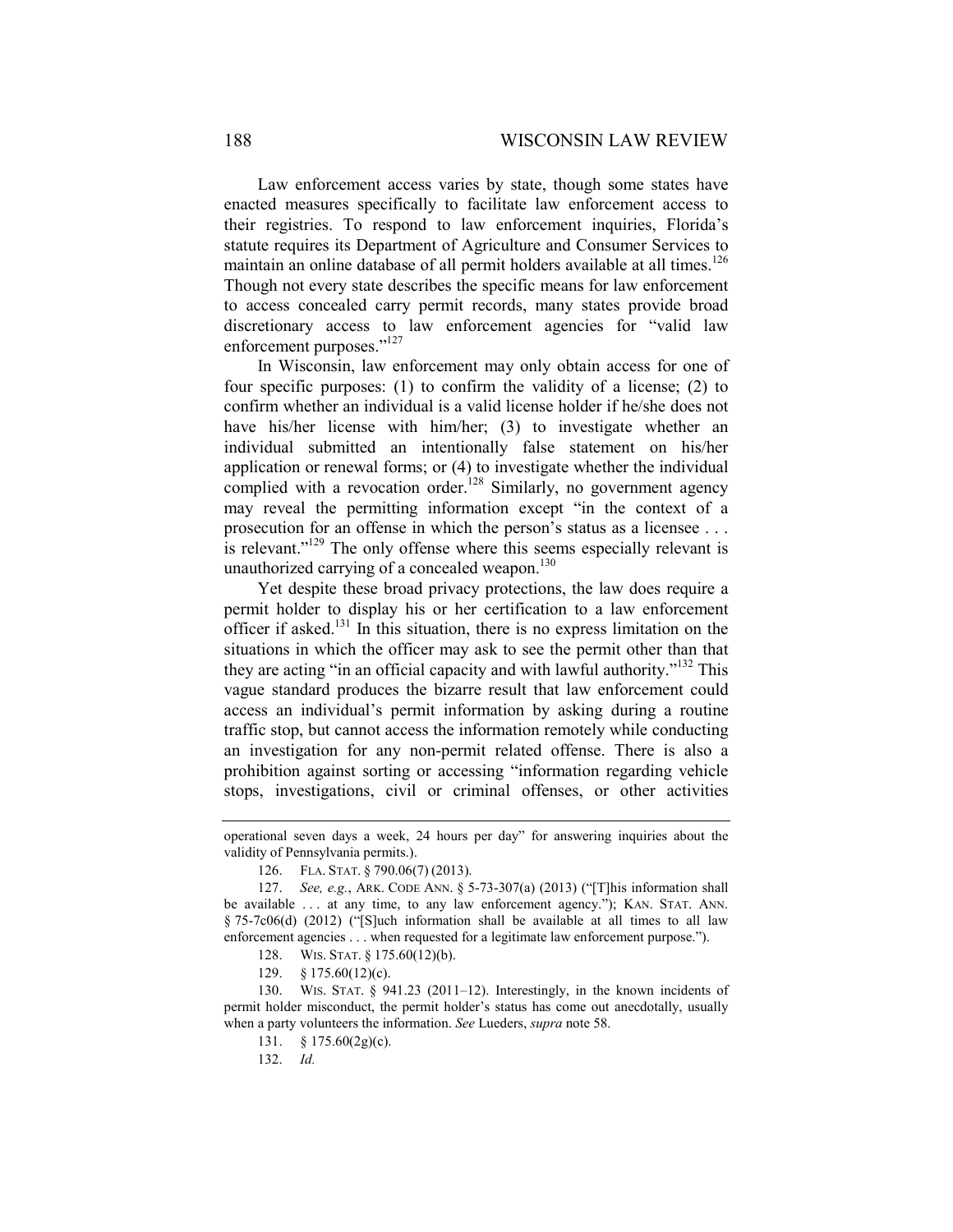involving the [law enforcement] agency based on the status as licensees ...."<sup>133</sup> This eliminates the ability to look at the behavior of permit holding citizens who may commit wrongful acts that do not rise to a level that would require revocation or suspension of their permits.

Wisconsin's strong privacy protections against law enforcement access ultimately seem misplaced, creating unnecessary obstacles for law enforcement to acquire useful information about the subjects of an investigation. Under the old DOJ balancing test, law enforcement would enjoy greater access as public interest in disclosure for purposes of investigation is often likely to outweigh the public interest in concealing these records from the state's officers.<sup>134</sup> The law's structure may intend to prevent disparate treatment of permit holders and non-permit holders, but it ignores the fact that concealed carry is a privilege that the state allows and can revoke.

## 3. OPEN RECORDS

The third accountability mechanism—subjecting concealed carry records to open records law—provides the greatest degree of government accountability but raises the most concerns for individual privacy. Despite—or perhaps because of—the attention given to gun control issues in early 2013, a number of states that had previously allowed open records access to their permit registries passed new legislation within the past year making the records explicitly confidential.<sup>135</sup> Consequently, in 2013, almost every state has made these records confidential.<sup>136</sup> A few states, however, still have mechanisms similar to open records access.

Delaware employs a unique approach—similar to open records access—by requiring a list of all pending applicants to be published in a

 <sup>133. § 175.60(12</sup>g)(b)(3).

<sup>134.</sup> *See supra* notes 54–57 and accompanying text (discussing the DOJ balancing test).

 <sup>135.</sup> This happened in Maine, *see* Judith Meyer, *Maine Makes Info on Concealed Gun Permits Secret*, NEW ENGLAND FIRST AMEND. CENTER (May 22, 2013, 5:25 PM), http://www.northeastern.edu/firstamendmentcenter/?p=2470; also in Montana, *see* Dan Boyce, *Why the AG Doesn't Want the AP to Know Who Has a Concealed Carry Permit*, MONT. PUB. RADIO (July 29, 2013, 6:33 PM), http://mtpr.org/post/why-ag-doesnt-want-ap-know-who-has-concealed-carry-permit; in Virginia, *see* H.B. 1833, 2013 Leg., Reg. Sess. (Va. 2013), VA. CODE ANN. § 18.2-308.07(C) (2013); and Mississippi, *see*  H.B. 485, 2013 Leg., Reg. Sess. (Miss. 2013), MISS. CODE ANN. § 25-61-11.1 (2013).

 <sup>136.</sup> Many sources have had trouble keeping up with the rapid developments across the 50 states in the past year. At the time of this writing, this listing from the Reporters Committee for Freedom of the Press seems predominantly accurate, though specific investigation is best done by searching the individual state's laws. Aaron Mackey, *Gun Permit Data Accessibility in All 50 States*, REP. COMMITTEE FOR FREEDOM OF THE PRESS, http://www.rcfp.org/browse-media-law-resources/news-media-law/newsmedia-and-law-winter-2013/chart-gun-permit-data-acces (last visited Jan. 8, 2014).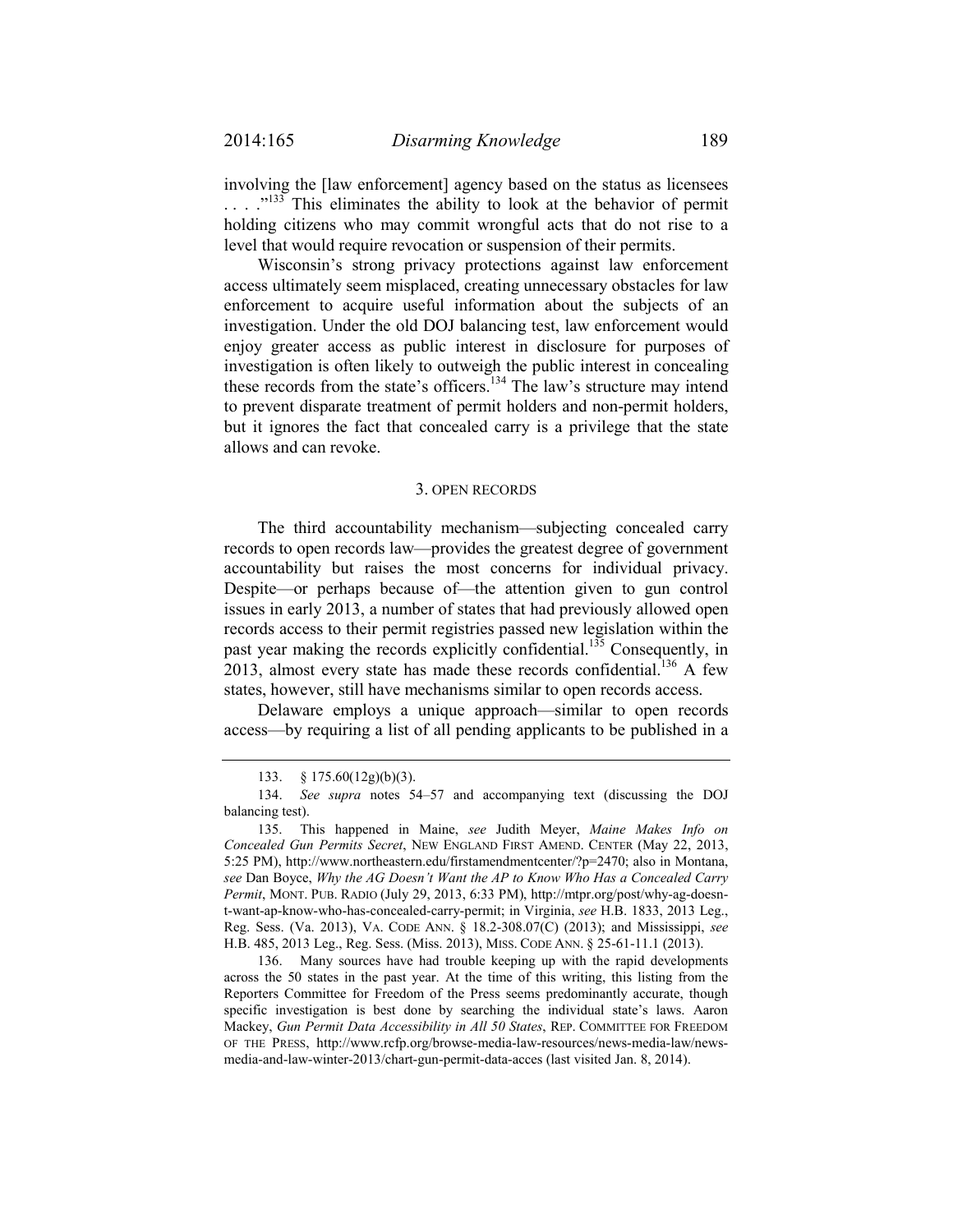"newspaper of general circulation published in the county."<sup>137</sup> Admittedly, Delaware is a "may-issue" state and exercises a great degree of discretion in determining who may receive a permit<sup>138</sup> and requires evidence of the applicant's "good moral character."<sup>139</sup> No other state imposes this publication requirement, indicating that Delaware is an outlier as far as gun control is concerned.

Beyond the dichotomous yes/no divide, more nuanced solutions are also possible. In 2004, Ohio signed its concealed carry act into law as Ohio Statute section 2923.129.<sup>140</sup> This law put records of concealed carry permits beyond the reach of individual members of the public, but the state's Governor, Robert Taft, insisted on including language that would allow journalists to access the information.<sup>141</sup> The current language states that, though these records are not public records,

[a] journalist . . . may submit to a sheriff a signed, written request to view the name, county of residence, and date of birth of each person to whom the sheriff has issued, renewed, or issued a replacement license to carry a concealed handgun . . . . The request shall include the journalist's name and title, shall include the name and address of the journalist's employer, and shall state that disclosure of the information sought would be in the public interest. If a journalist submits a signed, written request to the sheriff . . . the sheriff shall grant the journalist's request.<sup>142</sup>

The statute further limits the journalist's ability to photocopy any of the information obtained through such an investigation, $143$  but the existence of even this limited provision allows valuable access. While this is a limited open records policy, it promotes a discretionary openness that provides a good balance of the interests involved. Unfortunately,

140. OHIO REV. CODE ANN. § 2923.129(B)(2) (2013).

 141. Rick Schmitt, *Carrying Concealed Weapons Just Keeps Getting Easier*, CENTER FOR PUB. INTEGRITY (Nov. 15, 2011, 6:00 AM), www.publicintegrity.org/2011/ 11/15/7396/carrying-concealed-weapons-just-keeps-getting-easier.

 <sup>137. 11</sup> DEL. CODE ANN. § 1441(b) (2012).

 <sup>138. § 1441(</sup>d) ("[T]he Court may or may not, in its discretion, approve any application.").

 <sup>139. § 1441(</sup>a)(2) ("[T]he person shall file . . . a certificate of 5 respectable citizens of the county in which the applicant resides . . . . The certificate shall clearly state that the applicant is a person of full age, sobriety, and good moral character, that the applicant bears a good reputation for peace and good order in the community . . . and that the carrying of a concealed deadly weapon . . . is necessary for the protection of the applicant or the applicant's property.").

 <sup>142. §</sup> 2923.129(B)(2)(a).

 <sup>143.</sup> *Id.* (The last sentence provides the limitation on copying.).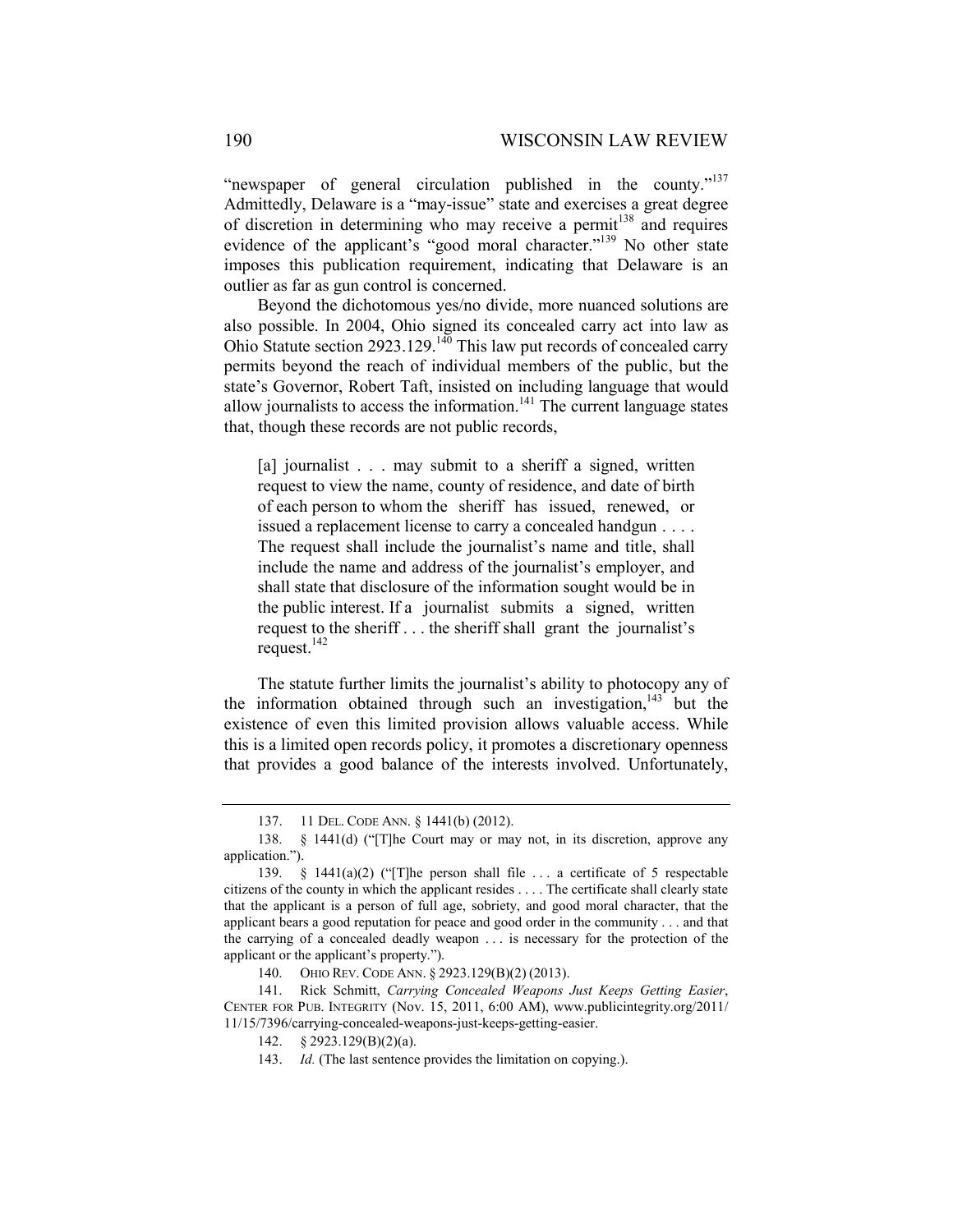pending legislation may strip the law of this exception, rendering the records confidential.<sup>144</sup>

Other states, initially with some degree of openness, have sought to limit or eliminate public access, ostensibly in response to permit holders' privacy concerns. The most dramatic backlash against open records for concealed carry permits unfolded in New York. Up until early 2013, the State of New York had explicitly designated their concealed carry permit registry as a public record.<sup>145</sup> The recent decision to change this designation and shield the permit records from open records requests arose in response to a story run by *The Journal News* entitled "The Gun Owner Next Door: What You Don't Know about the Weapons in Your Neighborhood."146 The online version of this article provoked outrage by including an interactive map displaying the addresses of all permit holders licensed to own handguns in two New York counties.<sup>147</sup> Despite the facts that New York's concealed carry database was explicitly designated as public records in the statute<sup> $148$ </sup> and that the journalists were operating within their legal right to access this information, the act of aggregating and publishing this "public" information was seen as a violation of permit holder privacy—potentially creating a greater risk of home invasion—and stigmatizing legal gun owners.<sup>149</sup> Galvanized by the public reaction, New York's legislature quickly added a provision to their new gun control law, amending the old statute to allow handgun permit holders to opt out of having their information included as public records.150

A similar scenario recently played out in North Carolina; prior to 2013, the concealed carry registry was a matter of public record and led to important journalistic investigation of the permitting process.<sup>151</sup> In

148. PENAL § 400.00(5).

 149. *N.Y. Gun-Control Law Limits Access to Permit Info*, USA TODAY (Jan. 19, 2013, 3:30 PM) http://www.usatoday.com/story/news/nation/2013/01/19/ny-gun-controllaw-limits-public-info/1847485/.

150. *Id.* 

151. *See supra* notes 78–84 and accompanying text.

 <sup>144.</sup> S.B. 60, 130th Gen. Assemb., Reg. Sess. (Ohio 2013), *available at*  http://www.legislature.state.oh.us/BillText130/130\_SB\_60\_I\_Y.pdf.

 <sup>145.</sup> N.Y. PENAL LAW § 400.00(5) (McKinney 2008) ("The name and address of any person to whom an application for any license has been granted shall be a public record.").

 <sup>146.</sup> Dwight R. Worley, *The Gun Owner Next Door: What You Don't Know about the Weapons in Your Neighborhood*, J. NEWS (Dec. 24, 2012), http://www.lohud.com/article/20121224/NEWS04/312240045/The-gun-owner-nextdoor-What-you-don-t-know-about-weapons-your-neighborhood.

 <sup>147.</sup> *Map: Where Are the Gun Permits in Your Neighborhood?*, J. NEWS (Dec. 22, 2012, 4:51 PM), http://www.lohud.com/interactive/article/20121223/NEWS01/ 121221011/Map-Where-gun-permits-your-neighborhood-.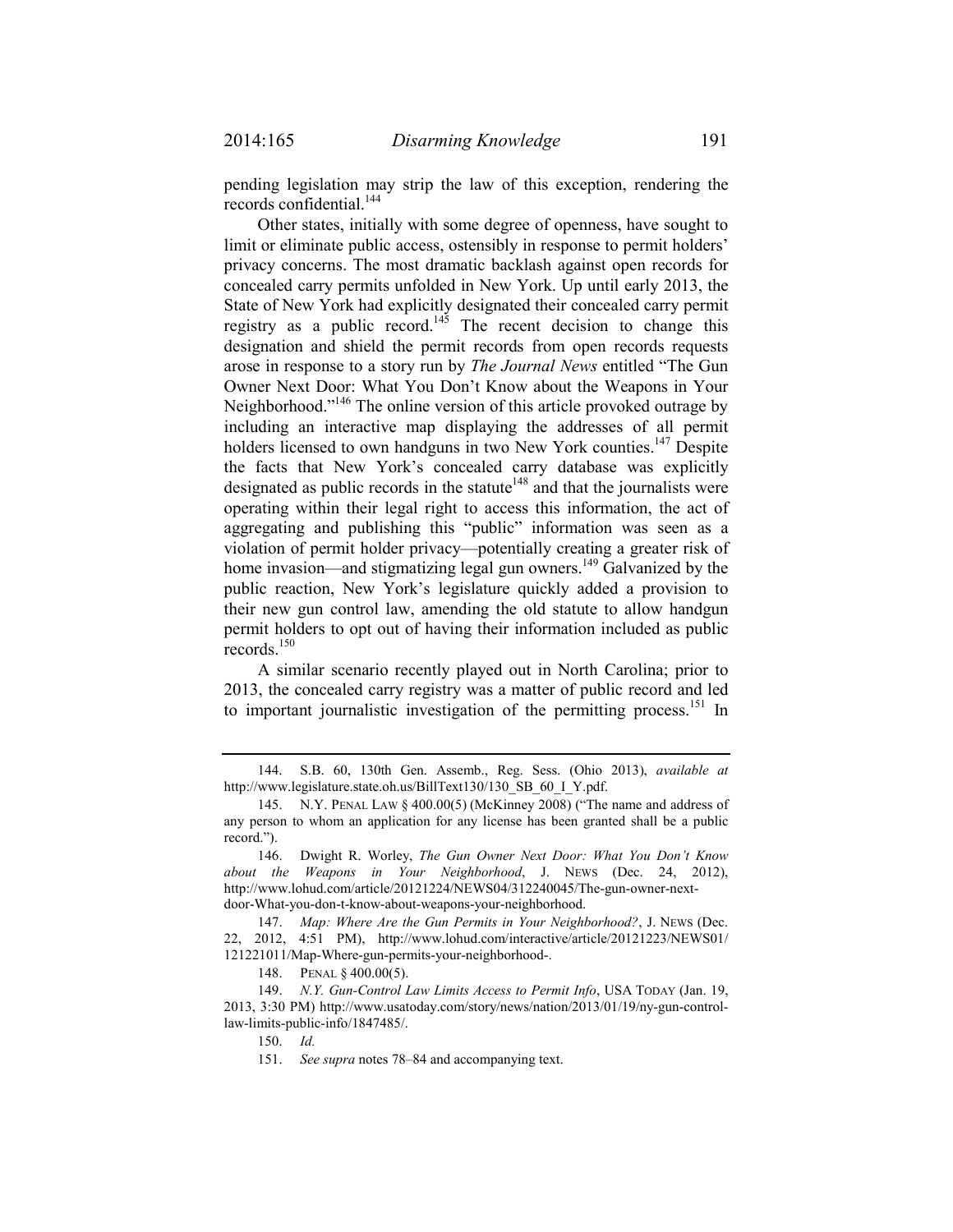July of 2012, a local CBS affiliate published a searchable registry online, revealing the identities and locations of registered permit holders.<sup>152</sup> Outcry from gun advocates likely played a role in the amendment of the statute,<sup>153</sup> which now shields the registry from open records requests,<sup>154</sup> though partisan politics played a role as well.<sup>155</sup>

While these scenarios were a blow to open records, they also suggest that the public was more offended by the publication of the registry than by the fact that they were matters of public record. There is an obvious difference between information that is technically accessible to the public through a formal request process and information that is on the front page of a newspaper. Common sense could have avoided the public backlash and subsequent legislative restrictions. The new ability to limit the release of personally identifying information in certain circumstances may actually strike a better balance between privacy and accountability, as individuals who may really need protection can prevent the widespread dissemination of identifying and locating information.156 Yet, from the torts perspective, the fact that New York's and North Carolina's permit registries were legally and explicitly designated as a public record undermines the notion that publication violated the permit holders' "reasonable expectation of privacy" in relation to this information.<sup>157</sup>

 154. *See* N.C. GEN STAT. 14-415.17(c) (2013) ("[T]he list of permit holders and the information collected . . . for a permit are confidential and are not a public record.").

 155. North Carolina, like Wisconsin, now has both a Republican governor and legislative majority, which has allowed a number of controversial, partisan laws to be passed. *See* Margaret Newkirk & Romy Varghese, *Protests Swell as Republican Party Remakes North Carolina*, BLOOMBERG (July 15, 2013, 9:02 AM), http://www.bloomberg. com/news/2013-07-01/protests-swell-as-republican-party-remakes-north-carolina.html. The state's new law dramatically expanded concealed carry rights generally, allowing concealed weapons in previously off limits places including public parks, playgrounds, and restaurants and bars serving alcohol. Kimberly Johnson, *New Gun Laws Divide North Carolina*, ALJAZEERA AM. (Dec. 9, 2013, 5:00 AM), http://america.aljazeera.com/articles/ 2013/12/9/new-gun-laws-dividingnorthcarolinians.html.

156. *See supra* notes 78–84 and accompanying text.

157. *See supra* notes 97–98 and accompanying text. The element that the publicity would be highly offensive to a reasonable person is directly tied to whether or not the individual had a reasonable expectation of privacy. From an objective perspective,

 <sup>152.</sup> *See* Anne Blythe, *Gun-Rights Group Pressures TV Station after Report*, NEWSOBSERVER.COM (July 25, 2012), www.newsobserver.com/2012/07/25/2218895/gunrights-group-pressures-tv.html.

<sup>153.</sup> *See* Editorial, *Gains, Losses in Open Government*, WILSON TIMES (North Carolina), Dec. 29, 2013, http://www.wilsontimes.com/News/Feature/Story/27996086--- Gains--losses-in-open-government. This "publication followed by legislative backlash" seems to be a common pattern, having also played out in both Florida and Virginia in the past decade. Christine Haughney, *Legislature Restricts Access to Gun Permit Data*, N.Y. TIMES, Jan. 15, 2013, http://www.nytimes.com/2013/01/16/nyregion/new-yorks-newgun-law-restricts-public-access-to-permit-data.html.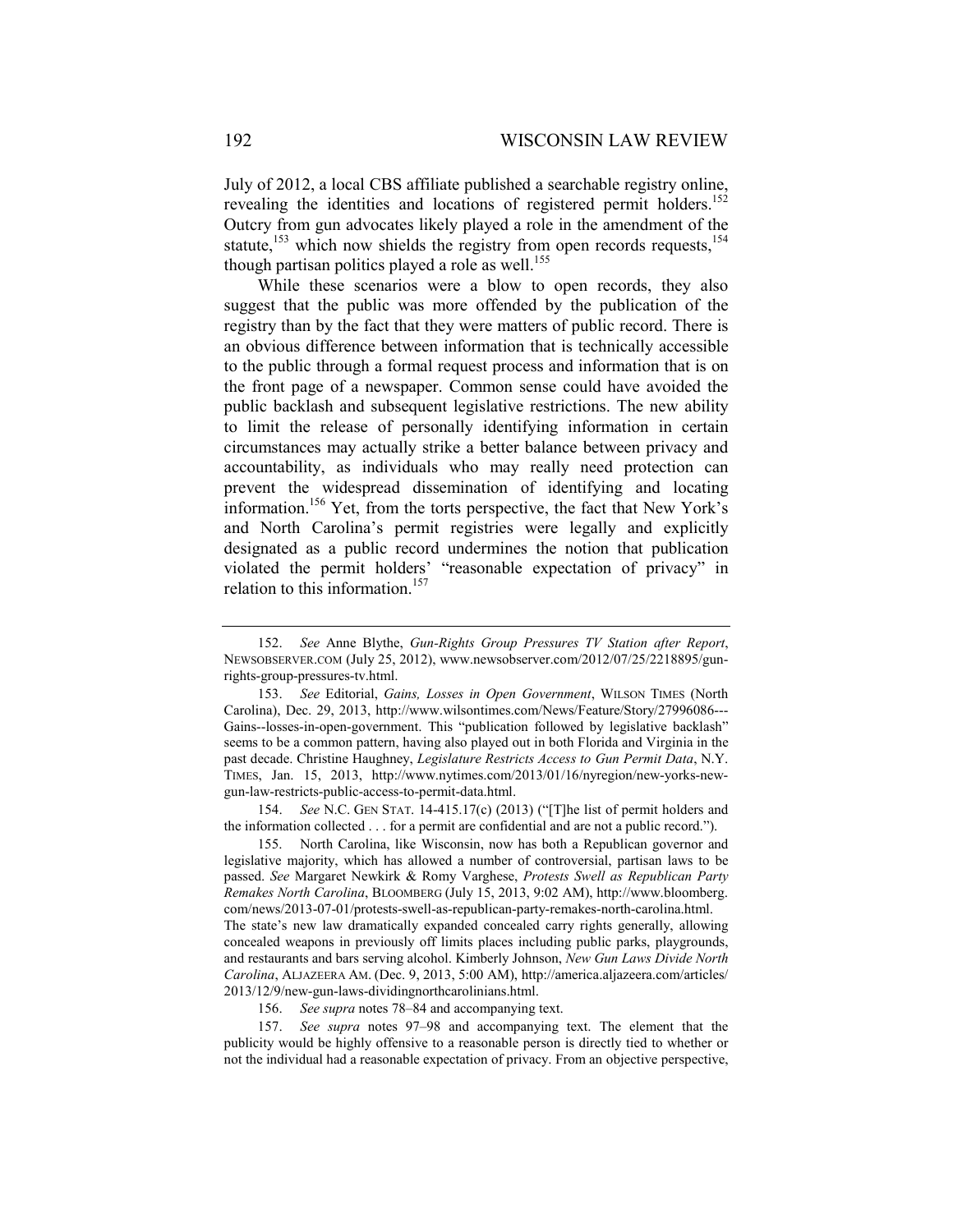Regardless, these outraged reactions provide a reason for states to shield their concealed carry records from the public, usually through an explicit statutory limitation.<sup>158</sup> While it limits accountability to close these records, it also preserves privacy and avoids provoking the wrath of gun owners and gun rights interest groups.159 Arguably, instituting other accountability mechanisms such as statistical reports and broad law enforcement access can lessen the blow of sealing concealed carry permit records from the public's eyes. Alternatively, states that decide to keep open records could implement additional legislation creating civil or even criminal liability for indiscriminate publication.

## III. TOWARDS A MORE BALANCED APPROACH FOR WISCONSIN

All Americans, regardless of their position on gun rights or the concealed carry debates, have an interest in preserving government  $\alpha$  accountability.<sup>160</sup> As the policy goal of Wisconsin's open records law clearly states: "representative government is dependent upon an informed electorate."<sup>161</sup> Though concealed carry provokes very strong reactions and emotions on both sides of the aisle, advocates and opponents should both be able to recognize the value in fostering some measures for investigating Wisconsin's issuance of these permits. Based on the understanding of the interests in accountability and individual privacy, it is possible to recommend specific revisions to Wisconsin's concealed carry statute that would strike a more even balance between the two interests. Maintaining the proper balance is essential to ensuring unilateral support for these measures.<sup>162</sup> This Part examines the accountability mechanisms and proposes changes to the current Wisconsin law through the adoption of some form of each.

- 159. *See supra* note 17.
- 160. *See supra* notes 35–36 and accompanying text.
- 161. WIS. STAT. § 19.31 (2011–12).

publication where the individual had no reasonable expectation of privacy could not be highly offensive. Arguably, when information is deemed a public record, the reasonable expectation of privacy concerning that record is greatly diminished, if not eliminated.

<sup>158.</sup> *See, e.g.*, ALASKA STAT. § 18.65.770 (2013) ("Applications, permits, and renewals are not public records . . . and may only be used for law enforcement purposes."); OHIO REV. CODE ANN. § 2923.129(B)(1) (LexisNexis Supp. 2013) ("[T]he records that a sheriff keeps relative to the issuance, renewal, suspension, or revocation of a concealed handgun license . . . are confidential and are not public records.").

 <sup>162.</sup> *See also* Nik Clark, *We Need Solutions That Work, Not Anti-gun Rhetoric*, MILWAUKEE J. SENTINEL, Oct. 31, 2012, http://www.jsonline.com/news/opinion/we-needsolutions-that-work-not-antigun-rhetoric-tb7e8b4-176677201.html (an opinion article expressing disdain for the reliance on rhetoric when real compromise is necessary to solve issues of gun control).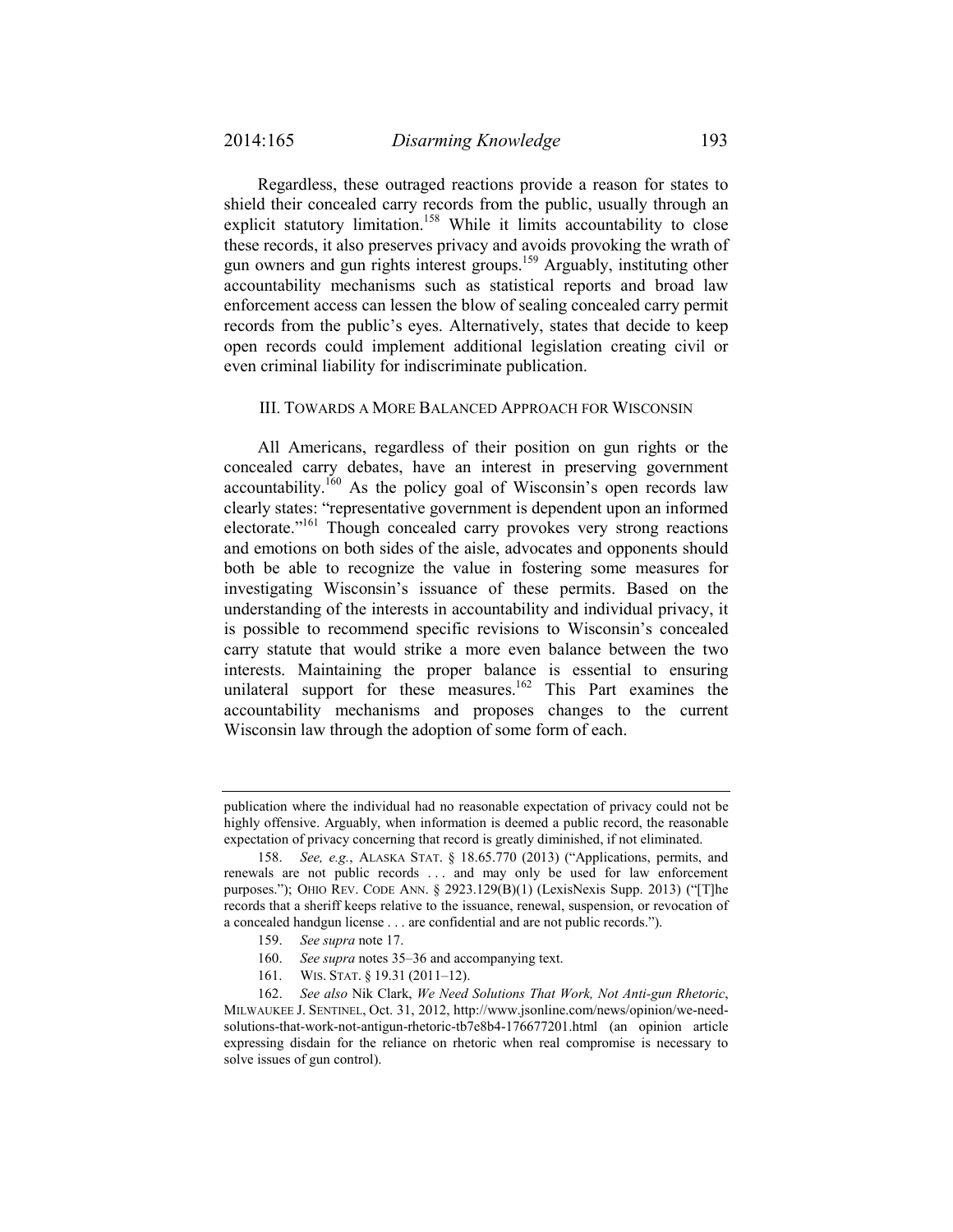#### *A. A More Extensive and Accessible Statistical Report*

Adopting an enhanced statistical report requirement would involve only a minimal departure from current policy yet would yield valuable information to legislators and the public. Revising the required components of Wisconsin's statistical report, stated in section 175.60(19), to include more information (akin to Michigan's requirements<sup>163</sup>) would allow more insight than the Wisconsin Legislature and public currently have. Additionally, the legislature should post the reports online to facilitate public access.<sup>164</sup> This information is already recognized as a public record<sup>165</sup> yet requires a formal open records request to access. This revision should not raise privacy concerns as neither Wisconsin's nor Michigan's reports include any personally identifying information.<sup>166</sup> Requiring a more robust statistical report is an inoffensive proposal that would not impose any additional burdens on privacy and could yield valuable information to the public and the legislature about the efficacy of Wisconsin's concealed carry law. Additionally, expanding the scope of information should not create much—if any—additional work for the DOJ. While adopting an enhanced statistical report is the least controversial accountability mechanism, the balance would still favor privacy rights over government accountability.

# *B. Ease Limitations on Law Enforcement Access*

Easing Wisconsin's strict limits on law enforcement access to the concealed carry permit registry is another accountability mechanism that should be considered for revision. Many states provide law enforcement access to their concealed carry permit registries for general law-enforcement-based purposes.<sup>167</sup> Not only would removing access limitations promote officer safety by alerting investigators to the potential presence of a weapon, it would also allow law enforcement to observe the strength of the permitting process's front-end checks firsthand.

 <sup>163.</sup> *Supra* notes 114–18 and accompanying text.

 <sup>164.</sup> *See, e.g.*, Michigan State Police, *Concealed Pistol License (CPL) Reports*, MICHIGAN.GOV, http://www.michigan.gov/msp/0,4643,7-123-1591\_3503\_4654-77621-- ,00.html (last visited Jan. 8, 2014).

 <sup>165.</sup> WIS. STAT. § 19.36(1) ("[A]ny portion of that record containing public information is open to public inspection.").

 <sup>166.</sup> MICH. COMP. LAWS § 28.425e(5)(e)(5) (2012); WIS. STAT. § 175.60(19)  $(2011-12)$ .

 <sup>167.</sup> *Supra* notes 126–27 and accompanying text.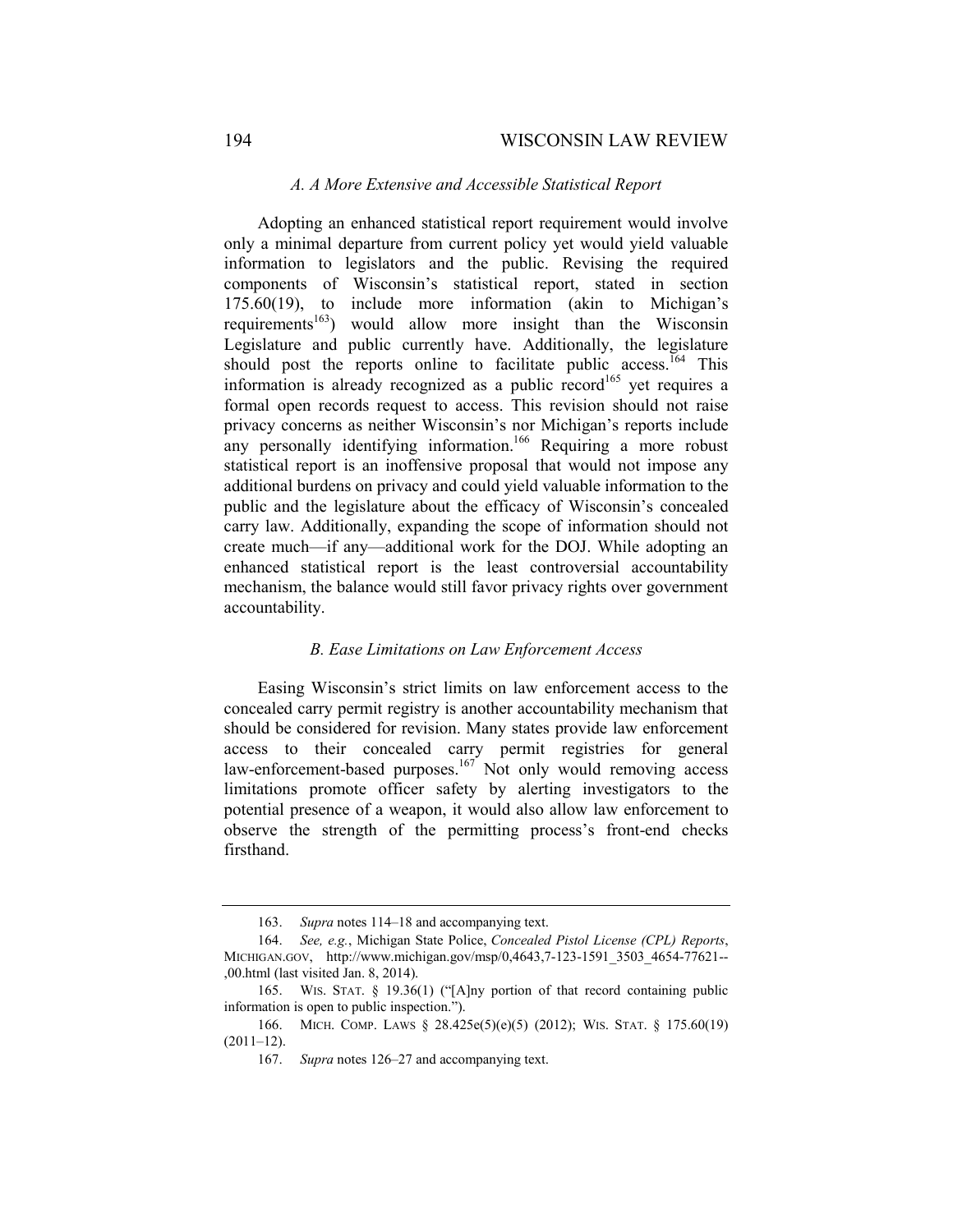The Wisconsin statute requires permit holders to present their permit to a law enforcement officer if they are asked while the officer "is acting in an official capacity and with lawful authority."<sup>168</sup> This eliminates the expectation that an individual has the right to maintain the privacy of his or her concealed carry permit status from law enforcement when asked directly. Seemingly, this also undermines the expectation that individuals should be able to keep their permit status private from law enforcement under any circumstance. Wisconsin's limits on law enforcement access to the permit registry create unnecessary obstacles in situations where individuals have a dubious claim to privacy.

Revising the statute to allow law enforcement to access the registry for any law enforcement purpose would eliminate the hoops and make investigation more efficient. Critics may believe that access to this information could lead to disparate treatment of permit holders. To some degree this is unavoidable; knowing that a stranger is likely armed with a deadly weapon will affect the interaction. To the extent that expanding this access would actually be considered, the state may also consider adopting a mechanism to prevent abuse of the privilege. While this solution may provoke more controversy than the statistical report, the permit holder has a weak claim to a right to privacy of his or her permit information relative to the state and law enforcement.<sup>169</sup>

# *C. Open the Records, Subject to Limitations*

Completely opening the records would be the most controversial change and may swing the pendulum too far towards accountability, but the state could tailor a limited public access provision. To a degree, this would resemble a reinstatement of the DOJ's balancing test,  $170$  allowing disclosure when the public interest in revealing the records outweighs the public interest in shielding them. Requiring a statement of purpose as part of the records request, as in the Ohio statute, $171$  would facilitate the balancing test by forcing the inquirer to articulate the public interest in disclosure. Misapplication of the test could subject the custodian and

 <sup>168. § 175.60(2</sup>g)(c).

 <sup>169.</sup> *See supra* notes 88–90 and accompanying text. Using the particularized judgment view of privacy as the schema provides a rationale for limiting public access to concealed carry permits but cannot justify limiting law enforcement access. Law enforcement officers have the right to ask the permit holder to see the permit, but cannot access the records remotely.

 <sup>170.</sup> *See* COMPLIANCE OUTLINE, *supra* note 45, at 26–27; *supra* notes 54–57 and accompanying text.

 <sup>171.</sup> OHIO REV. CODE ANN. § 2923.129(B)(2)(a) (LexisNexis Supp. 2013).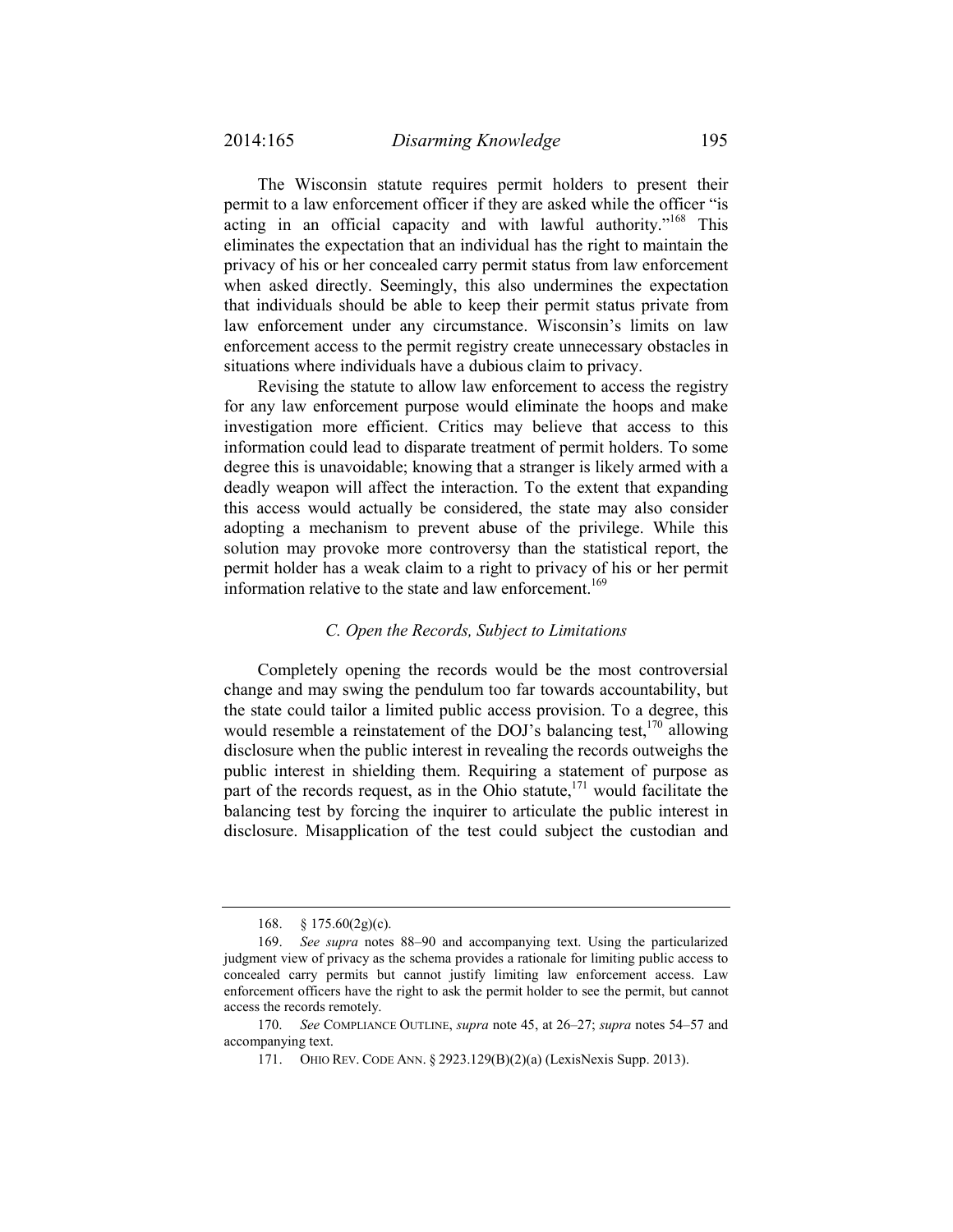would-be publishers to civil liability for invasion of privacy.<sup>172</sup> Though critics may argue that this relief is insufficient recompense for the party whose records were disclosed, the threat of litigation or the creation of criminal liability would ensure that the records custodian exercised discretion with the appropriate degree of gravitas.

If a permit holder was charged with any offense that could revoke his or her permit, there should be a corresponding revocation of the privacy presumption. This could be taken a step further, following the South Carolina model,<sup>173</sup> and require publication of the names of revoked permit holders. The intent is to protect the rights of law-abiding permit holders but also to punish and expose permit holders who violate the laws, allowing lawmakers to evaluate the process's efficacy at keeping legally concealed weapons in the right hands.

Because Wisconsin's concealed carry law is relatively fresh on the books,  $174$  it seems problematic that it does not provide strong oversight mechanisms for reviewing its effectiveness. The harsh prohibitions against accessing these records prevent meaningful assessment of the law, implying that Wisconsin legislators were more concerned with passing the law quickly than with its practical impact.<sup>175</sup> Critics of the law have repeatedly emphasized that, if the Wisconsin Legislature is convinced that the law is working correctly, they should ease restrictions on the records so citizens and legislative watchdog groups can verify its success.<sup>176</sup> While this argument understates the individual privacy concerns, it is does raise a valid concern: professed confidence in the law's efficacy while it remains immune from oversight is unconvincing as it can be nothing more than baseless opinion and blind faith.

#### CONCLUDING REMARKS

Concealed carry law in Wisconsin is still new and untested; potential weaknesses should be expected to a degree. Yet weighing the interests in government accountability against the interests in personal

 <sup>172.</sup> *See supra* notes 97–103 and accompanying text (describing Wisconsin's invasion of privacy statute and the possibility of a cause of action).

 <sup>173.</sup> S.C. CODE ANN. § 23-31-215(T)(7) (2013).

 <sup>174.</sup> The law went into effect on November 1, 2011. WIS. DEP'T OF JUSTICE, WISCONSIN'S CARRYING CONCEALED WEAPON LAW QUESTIONS AND ANSWERS 1 (2013), *available at* http://www.doj.state.wi.us/sites/default/files/dles/ccw/ccw-faq.pdf.

<sup>175.</sup> *See* Todd Richmond, *Wisconsin DOJ Proposes New Concealed Carry Rules*, MINNESOTA PUB. RADIO NEWS (July 16, 2012), http://minnesota.publicradio.org/ display/web/2012/07/16/news/wisconsin-concealed-carry-guns/ (describing comments of John Hogan, Senate Republican Leader Scott Fitzgerald's chief-of-staff that "the emergency rule was to get the permits going . . . . We just want to make sure people are still able to get their permits").

<sup>176.</sup> *See* Cerling, *supra* note 66.